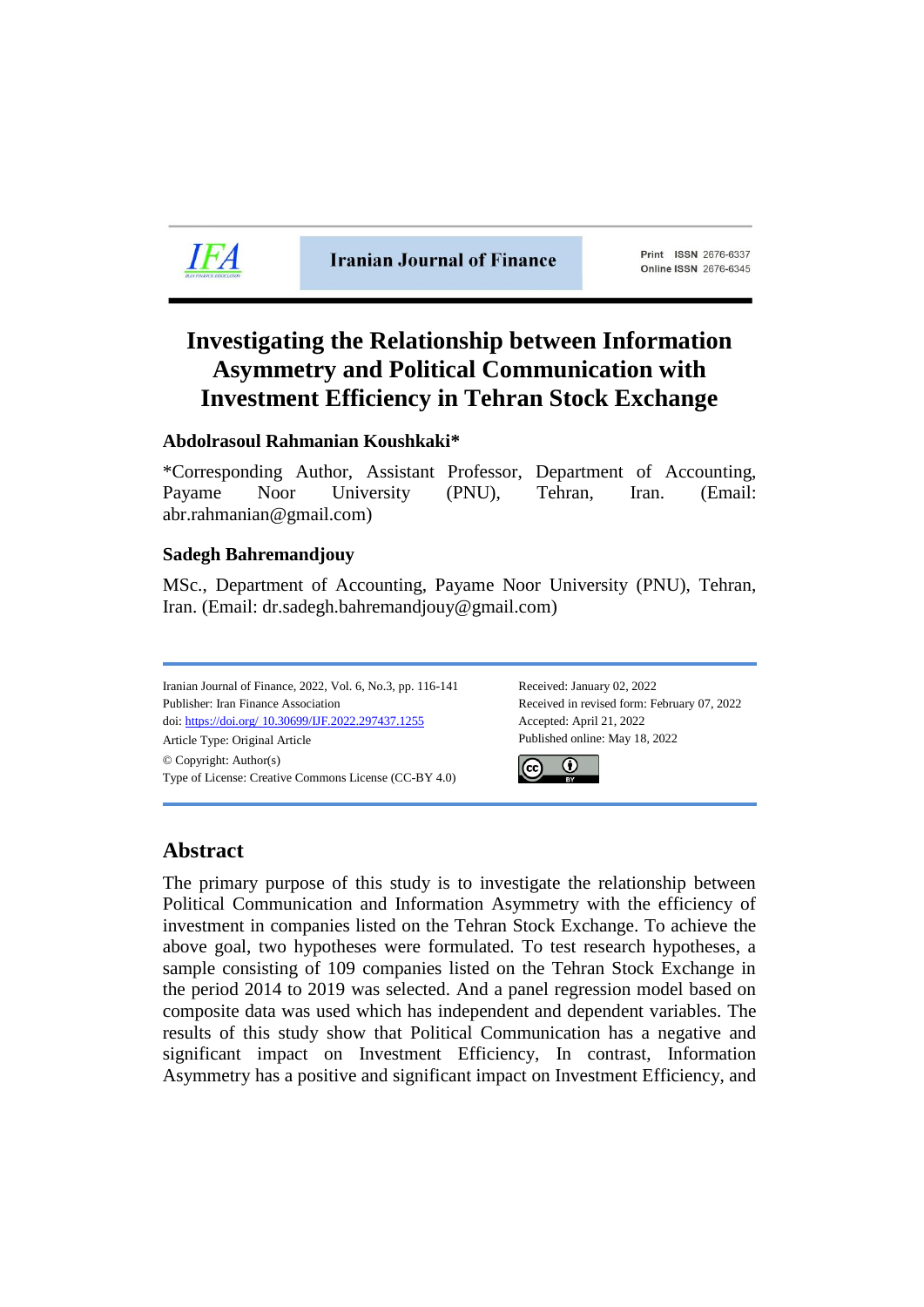this means that with increasing information asymmetry, investment efficiency increases. Therefore, political communications prefer corporate resources to pursue profitable investment options, thus altering corporate investment behaviors and reducing corporate investment efficiency. The results also show that Information asymmetry prevents investors from commenting on investment opportunities, thus allowing local managers to take advantage of profitable investment options.

**Keywords:** Investment Efficiency, Political Communication, Information Asymmetry.

# **Introduction**

The rapid growth and transformation of economic relations have led to fierce competition in trade, industry, and investment. Therefore, companies need to make appropriate on-time investments to survive and expand their activities (Khodaei and Yahyaei, 2010). Given the changes that have taken place today, especially in developing countries that face many threats, these countries need appropriate solutions to solve their economic problems to make better use of their facilities and wealth. In this regard, one of the important strategies is expanding an investment (Tehrani and Nourbakhsh, 2006).

Businesses tend to have a closer relationship with the government, because of being supported by the government. These relationships will bring many benefits, such as tax breaks and easier access to credit. Therefore, political Communication is an important source for companies within relationship-based economic systems. Companies with political Communication s find it easier to access sources of capital and other benefits through their links. In this regard, some company managers are trying to establish and maintain the relationship between the company and the government to eliminate "financial constraints at the lowest cost" (Boubakeri et al., 2012). One of the ways forward of the government to control the country's economy is to influence economic units. Government influence in monetary units is created through the relations of politicians or state property (Nelly Sari and Anugerah, 2011).

On the other hand, careful decision-making by individuals, companies, government, etc. for the proper distribution and efficiency of financial resources is inevitable. For such decisions, decision-makers must have reliable information. To achieve reliable information, entities must provide the same information so that there is an information symmetry between users. According to Scott, when one of the parties to a transaction has an information advantage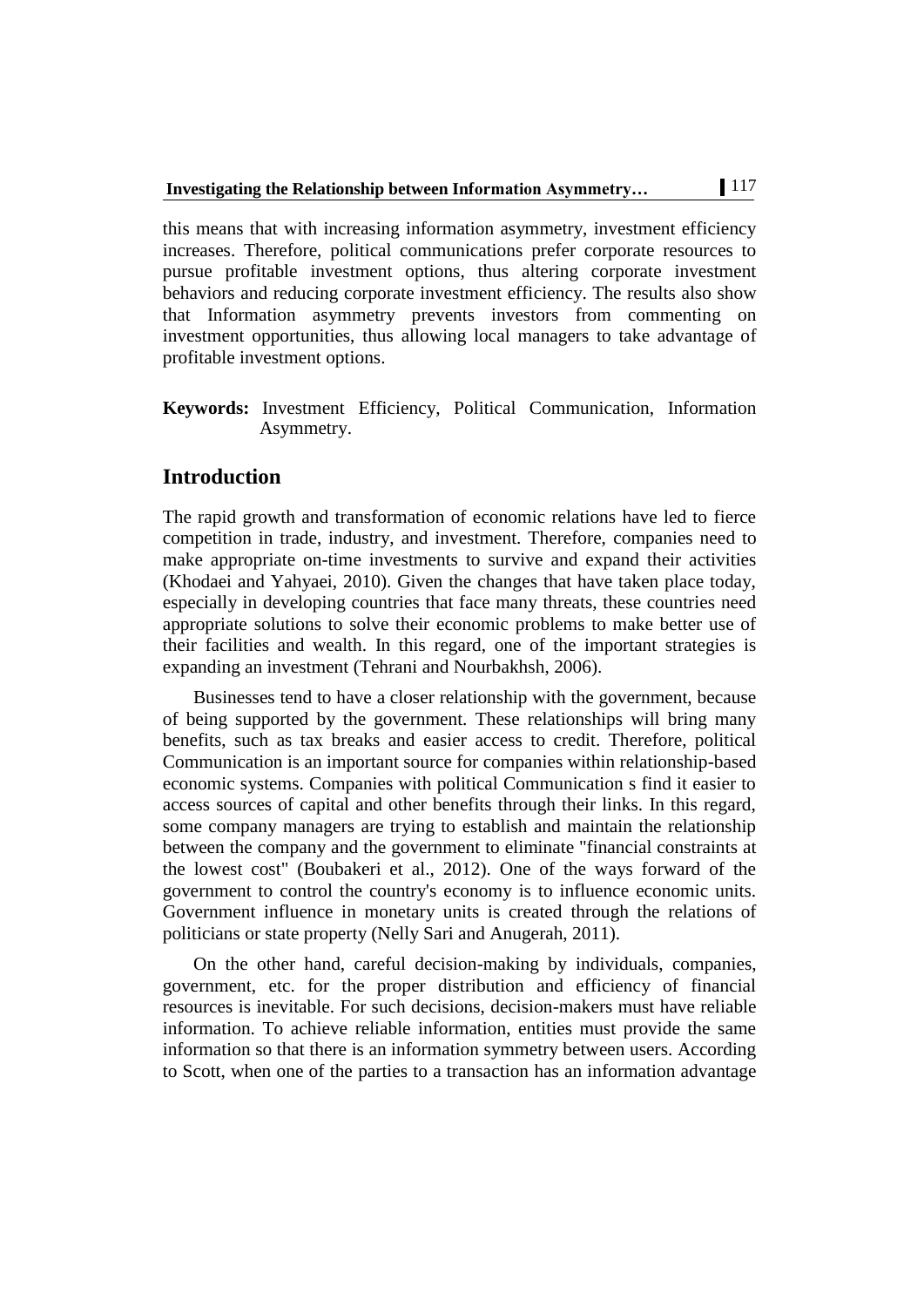over the other, the economic system is said to be asymmetric from an information point of view. They have better than the market. The market reaction to profit announcements can be the first measure of a company's information asymmetry through information disclosure. Information asymmetry can be determined by the information environment, the frequency of public announcements and the number of transactions of the company, and can also be influenced by the behavior of managers or the market. For example, when a public announcement about a company is made, assuming other factors are constant, the market may become more aware of the actual situation of the company and information asymmetry may be reduced (Ahmadpour and Ajam, 2010).

A company's investment decision is essential to its success. In modern finance, businesses decide based on criteria that the cash flow from a project exceeds its cash cost. In a great market, as portrayed by Modigliani and Miller (1958), if a rate of return profit or market profit is to be maximized, a company must decide whether to accept the investment option. However, the existing literature shows that theoretically and empirically, many companies deviate from favorable investment policies due to different types of resistance, known as friction and distortion. The primary source of conflict includes representation problems and information asymmetry, especially in countries with mature markets (Stein, 2003). Recent literature has found that political Communication increases friction, especially in emerging markets (Chen et al., 2017; Cull et al., 2015). These frictions hinder the growth of companies by mentioning favorable investment options. Such a less clear choice means low investment efficiency, which is reflected in the lower cost of investment to the investment opportunity.

The rich literature is devoted to representation problems and information asymmetry on investment efficiency (Baker et al., 1988; Erhardt et al., 2003; Faccio, 2010; Kostiuk, 1990). Representation problems are defined as conflicts of interest between internal managers and external shareholders due to the separation of ownership (shareholders) and control (managers). Information asymmetry is the difference between the level of information held by internal entities such as corporate executives and external parties such as market analysts and investors (Drobetz et al., 2010). Information asymmetry often occurs when internal parties have more information about companies and investment opportunities than external parties.

According to Agency Theory, directors (agents) who must act to maximize shareholder wealth (stock principle) may pursue their interests rather than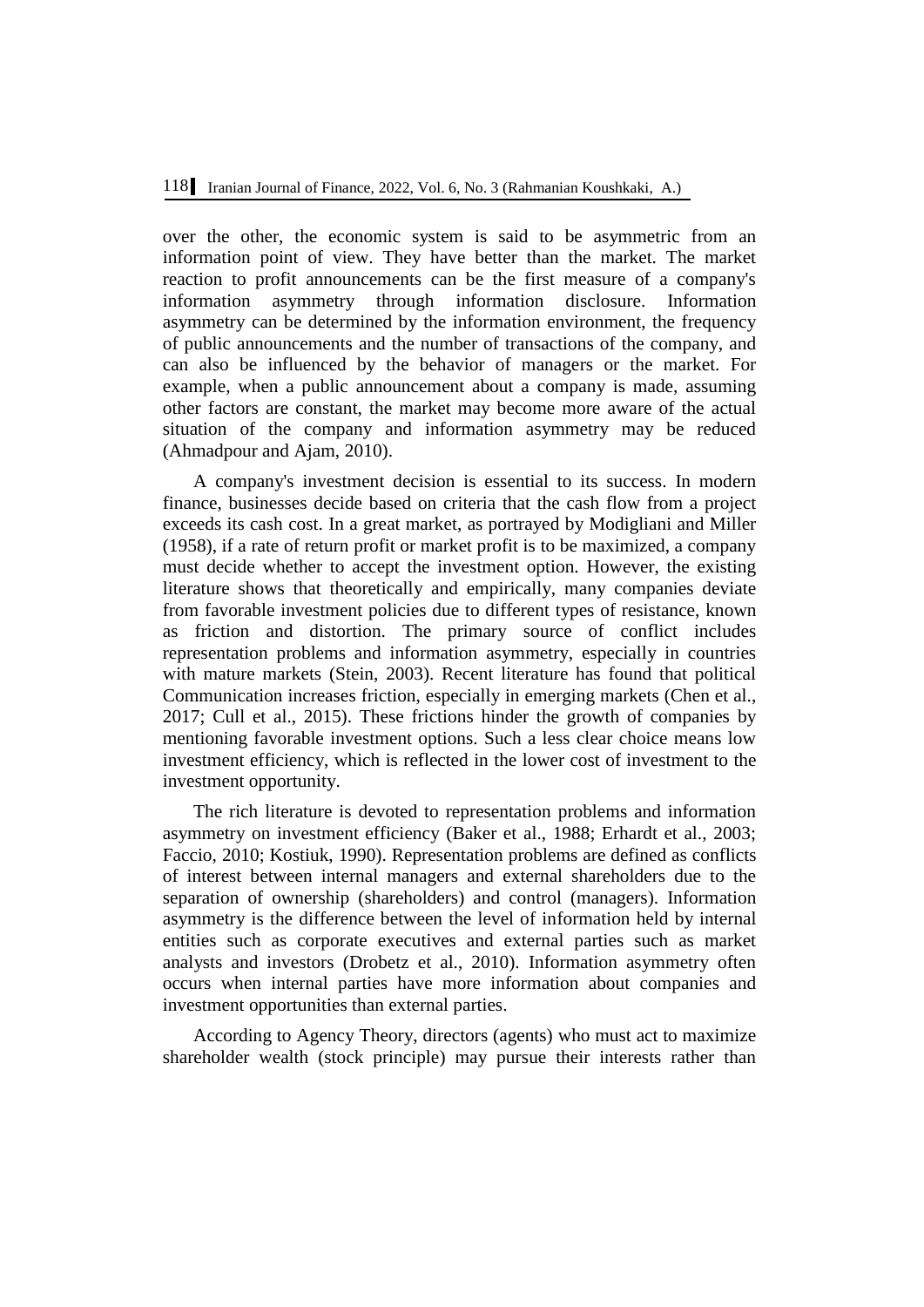maximize shareholder wealth. For example, managers may build their empires by increasing the size of companies instead of profits or avoid risky projects by retaining large amounts of cash to protect their jobs (Drobetz et al., 2010). In particular, information about a company's investment plans is often available to internal managers who make investment decisions but are not disclosed to analysts and foreign investors. Information asymmetry prevents investors from commenting on investment opportunities, thus allowing internal managers to overlook profitable investment options (Jensen, 1986). Information asymmetry leads to two problems: unfavorable choice, which is caused by information asymmetry before the transaction, and moral hazard, which is caused by information asymmetry after the transaction (Laffont and Martimort, 2002). Unfavorable choices and ethical risk may cause company managers to invest too much and lead to non-optimal results for companies.

Determinants of investment efficiency are presented through information asymmetry (Salin et al., 2018). Because information asymmetry prevents effective investment and helps managers to choose investment opportunities that are not in the interest of the owners but are desirable for managers (Verdi, 2006).

The existing literature indicates that companies are eager to employ managers with political Communication s as chairman or CEO to increase economic benefits (Chen et al., 2011; Cull et al., 2015; Cooper et al., 2010). In addition, political Communication helps private companies obtain loans and reduce financial constraints, strengthen corporate resource search capabilities, and increase integration (Cull et al., 2015; Jou et al., 2017; Yu et al., 2012). However, state-owned companies help achieve national goals (Deng et al., 2017).

The importance and innovation of this research can be explained by four dimensions: First, The novelty of this study is to use a new modified model compared to one proposed by Yu et al. (2020). Second, the way the main research calculation methods of dependent and independent variables are different from previous studies. Investment Efficacy is calculated by the model proposed by Biddle et al. (2009); Information Asymmetry assessment is based on proposed differences in the range of stock buying and selling prices, which is one of the important criteria of liquidity in the Iranian capital market and also, In this study Political communication is checked by definition in Accounting Standards by Iranian Accounting Standards Setting Committee (ASSC). Third, no research on this topic has been conducted on the Tehran Stock Exchange. Therefore, the data of this research is unique and based on the Iranian market. Fourth, it helps investors to decide on the impact of political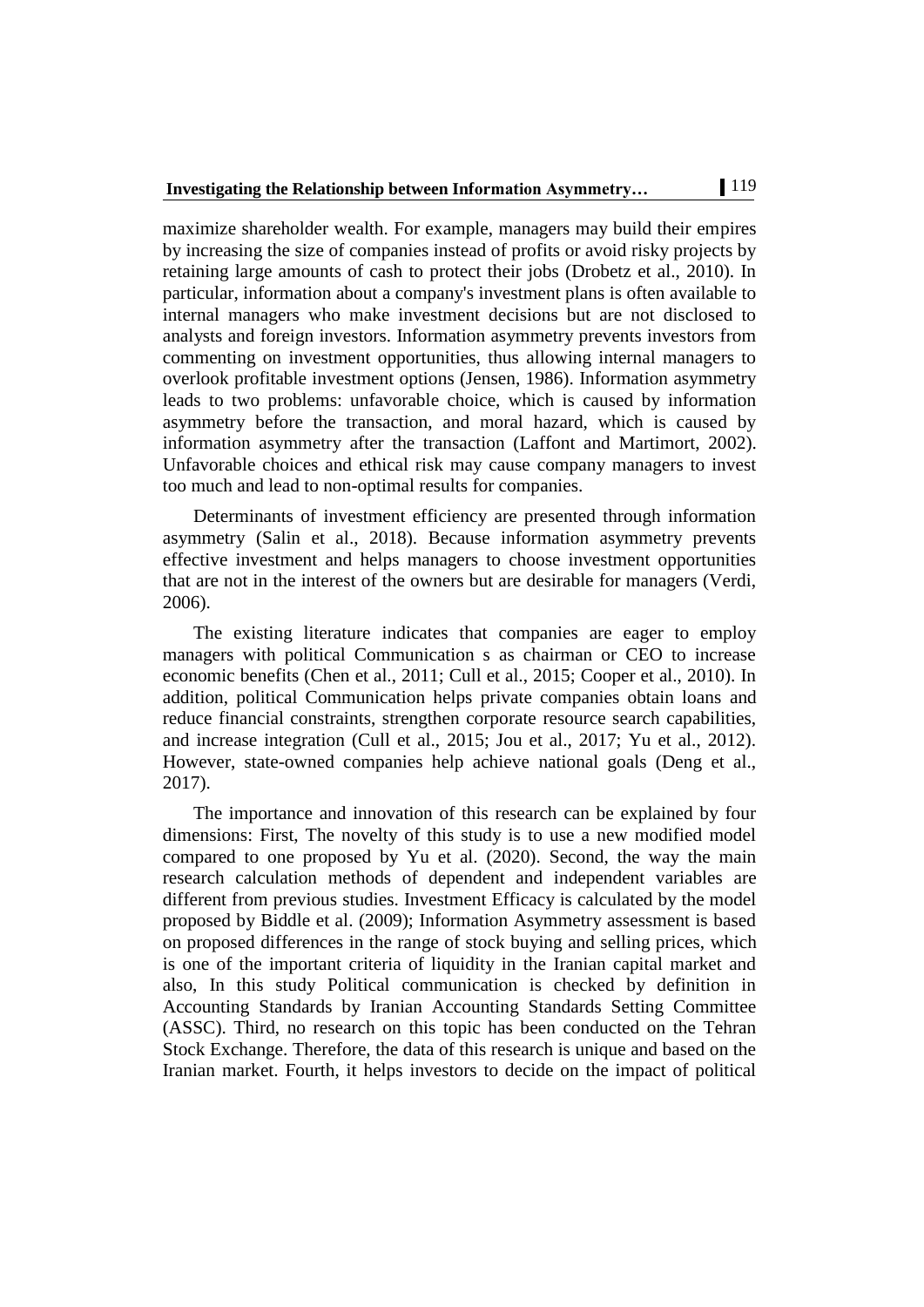communication and information asymmetry on their investment in the Iranian capital market. According to these dimensions, the purpose of this study is to investigate this relationship in companies listed on the Tehran Stock Exchange.

The rest of this article will include theoretical and experimental theories related to research variables as well as research background. After that, the research method will be explained, as well as the basics of measuring variables, population and statistical sample, data collection and analysis method. Will be expressed. The model used to test the hypotheses will then be analyzed.

# **Literature Review**

A company's investment efficiency can be a vital determinant of a company's financial success. Investment efficiency is defined as an investment project carried out by a company that generates the net present value of expected future cash flows (cash receipts less cash outlays). The higher the net present value of expected cash flows in the future, the higher the return on investment of the company. The cost of the capital model (stocks and bonds) Modigliani and Miller (1958) made it clear that in a whole conflict-free world, companies make investment decisions by identifying projects with net positive cash flows. In addition, Biddle et al. (2009) emphasize Companies should continue to invest until the maximum return on investment equals the final cost. According to Hayashi (1982), an investment opportunity at present value is measured by the expected future benefits of additional investment, such as Kyoto. Such a paradigm requires that the firm's investment decision should be based solely on the profitability of its investment, as calculated by Tobin's Q (Tobin, 1969).

However, the previous literature recognizes that some companies deviate from net cash flow due to frictions and distortions and deviate from investments above or below the expected level. In emerging countries, political Communication as one of the frictions has prevented companies from making optimal investment decisions (Chen et al., 2011). In the mature market, two common conflicts are information asymmetry and representation problems (Stein, 2003). Information asymmetry between managers and shareholders leads to poor selection problems and ethical risks. In short, information asymmetry and agency theory show that managers make less-than-desirable investment decisions because of self-interest, resulting in over-investment or under-investment.

Chen et al. (2011) identified state ownership or political affiliation as specific market friction in China. The Chinese government can intervene in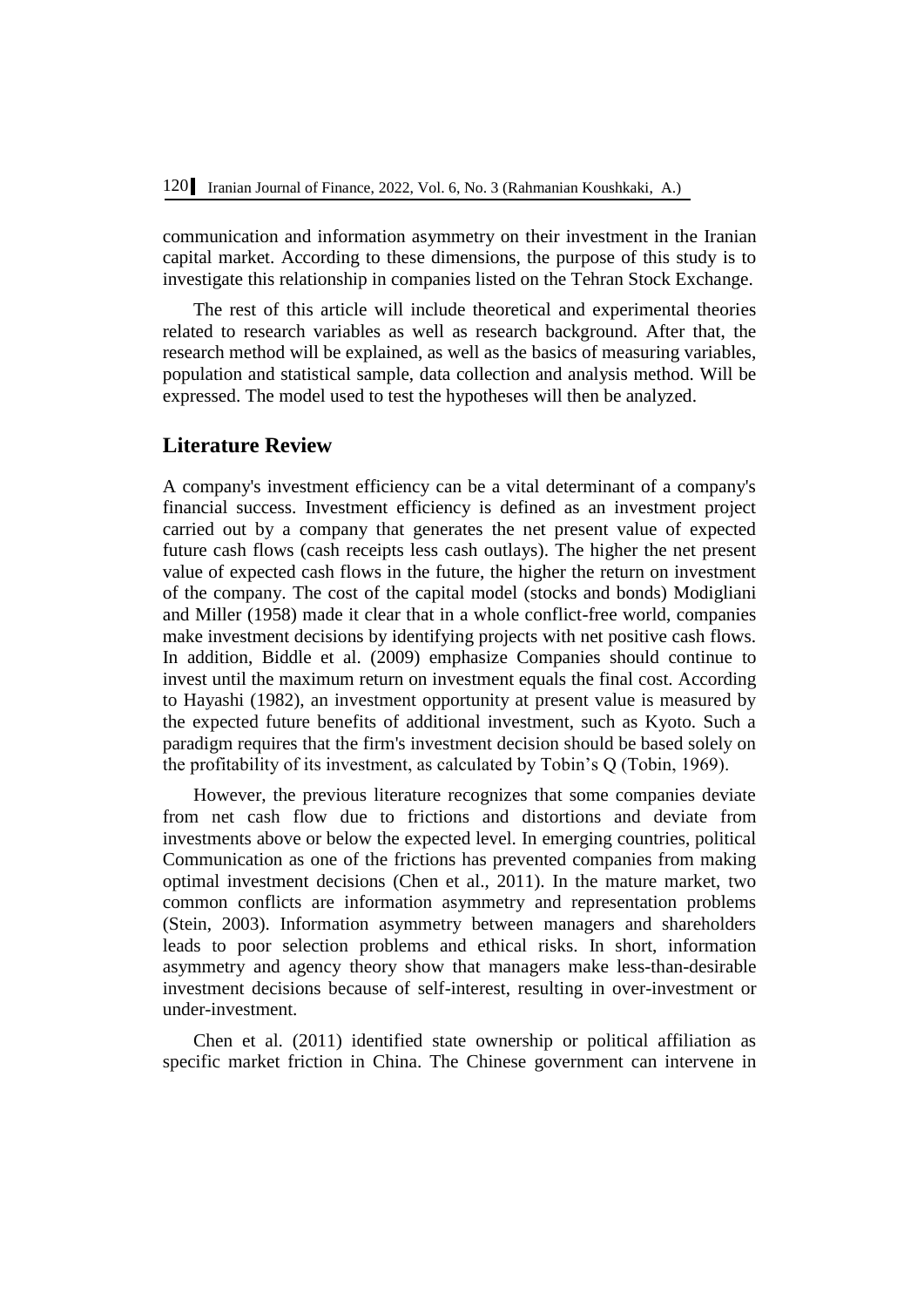jobs in a variety of ways. The most effective way is to intervene directly in a commercial entity known as a state-owned company. Fan et al. (2007) claimed that the government could intervene through a government agency to achieve government goals. Another method is indirect intervention through politically relevant managers. This type of intervention is sometimes beneficial for private companies losing money in pursuit of jobs and profits. These policy-making companies often make decisions in line with government goals.

However, the available texts express the inconsistent consequences of political Communication on the company's value. Extensive literature suggests that political relationship increases corporate value (Choi et al., 2020; Faccio et al., 2006). A standard view is that political links contribute to corporate success rather than their performance in emerging markets. In addition, firms hire politically relevant executives to gain government support in times of financial distress and increase their return on investment by obtaining more resources such as investment projects and bank loans (Goldman et al., 2009; Ding et al., 2018; Cooper et al., 2010; Wang et al., 2018; Faccio, 2010).

In contrast, Javakhadze et al. (2016) highlighted the decline in corporate investment efficiency through government intervention in state-owned and politically affiliated private companies. In particular, bank loans to private companies with low-interest political Communication s reduce companies' dependence on their income, thus increasing additional capital. As a result, the efficiency of investment is reduced. In addition, the political relevance of corporate investment policies undeniably distorts government priorities, forcing companies to forgo profitable investment opportunities (Wang et al., 2018). In addition, when projects fail to deliver the expected results or lower returns, firms attached to the policy are called complex because of their commitments to government policies .Give up their investments. Also, companies may suffer from over-investment to rely on easy access to bank loans (Fan et al., 2008). Similarly, Ding et al. (2018) argued that limited firms achieve better investment results financially because they evaluate investment projects more accurately than firms with easy access to finance.

The theory of information asymmetry, also known as information failure, occurs when one party to an economic transaction has more knowledge than the other (Myers, 1984). In a corporate environment, there is information asymmetry because managers often have more access to corporate information than shareholders. As a result, there are two problems: poor choice and moral hazard. Undesirable decisions can lead to underinvestment; when a company rejects an investment opportunity that may have a positive net present value, it is considered an underinvestment moral hazard that can lead to overinvestment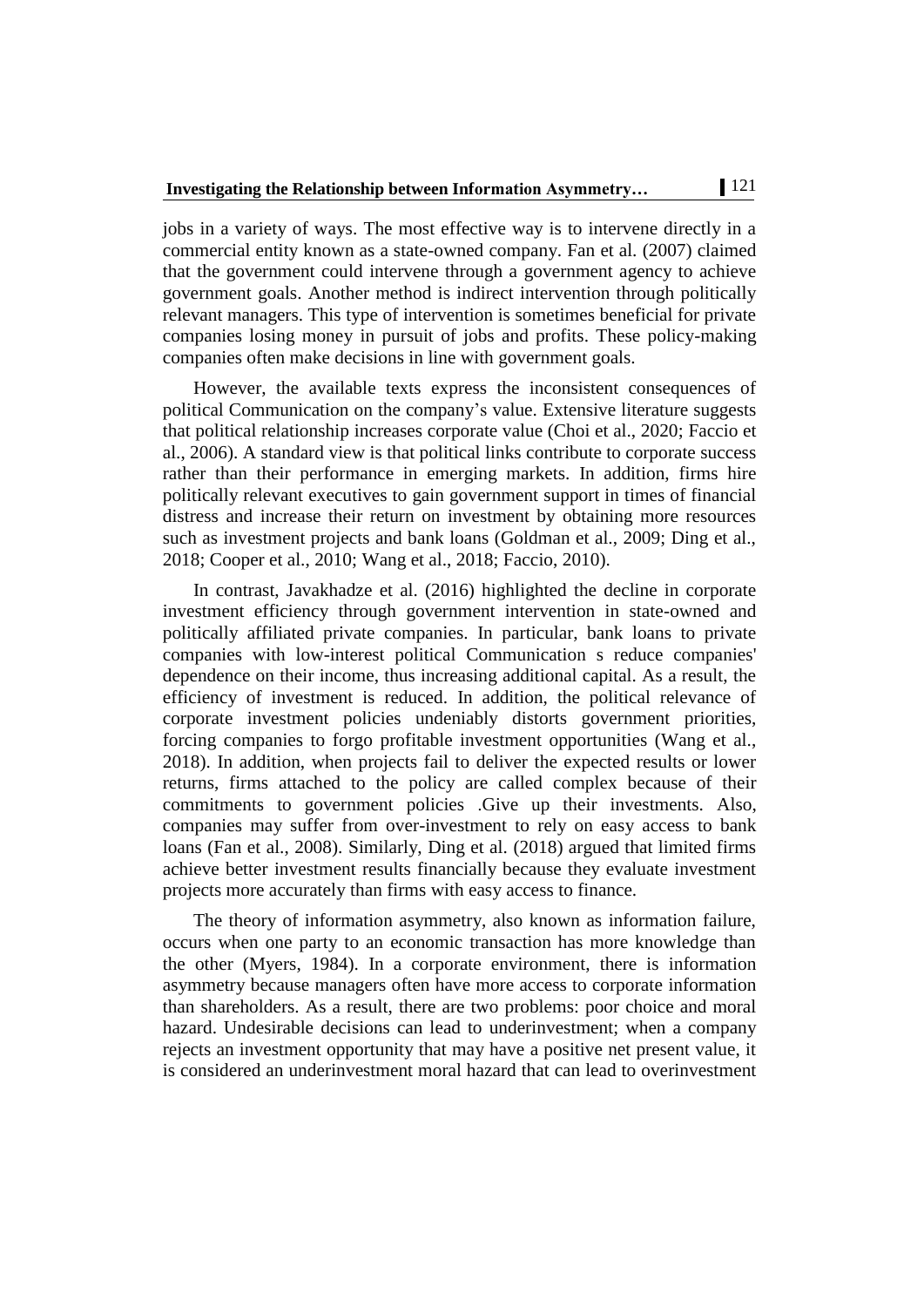(Myers, 1984; Myers et al., 1984). Conversely, investing in projects with a negative net present value is considered an excessive investment.

The unfavorable selection model shows that managers have more private information than investors about investment plans and potential returns. Such a problem can lead to a lack of capital. For example, when managers see promising projects; they may issue more expensive securities (stocks or debt) to raise extra funds. However, shareholders tend to limit corporate capital by discounting the price of newly issued securities without knowing the potential profit of a new project. Thus, corporate executives are reluctant to give new securities even if they know the positive net present value of the investment opportunity, which leads to less investment (Myers, 1984; Baker et al., 2003). Otherwise, the lack of shareholder supervision allows managers to have additional cash at their discretion, so companies suffer from a lack of capital.

 Contrary to information asymmetry, which assumes that managers and shareholders have common interests, Jensen and Meckling (1976) used representation theories to show that conflict occurs because agents pursue personal interests rather than core interests (Foreign shareholders). Ethical risks exacerbate the problem of representation and lead to over-investment. For example, managers tend to over-invest the company's cash flow in unattractive projects because they want to build their empires in jobs (Blanchard et al., 1994; Jensen, 1986; Richardson, 2006). Managers may be interested in increasing their control over companies due to personal career advancement. Thus, project managers prefer a significant investment rather than a profitable one to impress shareholders with the size of the apparent projects (Zwiebel, 1996; Stulz, 1990; Jensen, 1986). Therefore, risks arise because shareholders are unaware of managers who do not conflict with shareholder goals and select risky projects. Also, competent managers may be overconfident and therefore overestimate the return on investment of companies. Their decisions to invest too much can destroy fixed values (Malmendier and Tate, 2008; Habib and Hasan, 2017; Huang et al., 2011; Ding et al., 2018).

# **Empirical Background**

Lin et al. (2021) showed that corporate social responsibility tends to overinvest. The finding also suggests that defensive and offensive strategies can reduce over-investment by interacting with highly socially responsible companies. The results show; that business strategy plays an important role in shaping investment behavior and efficiency. Yu et al. (2020) found that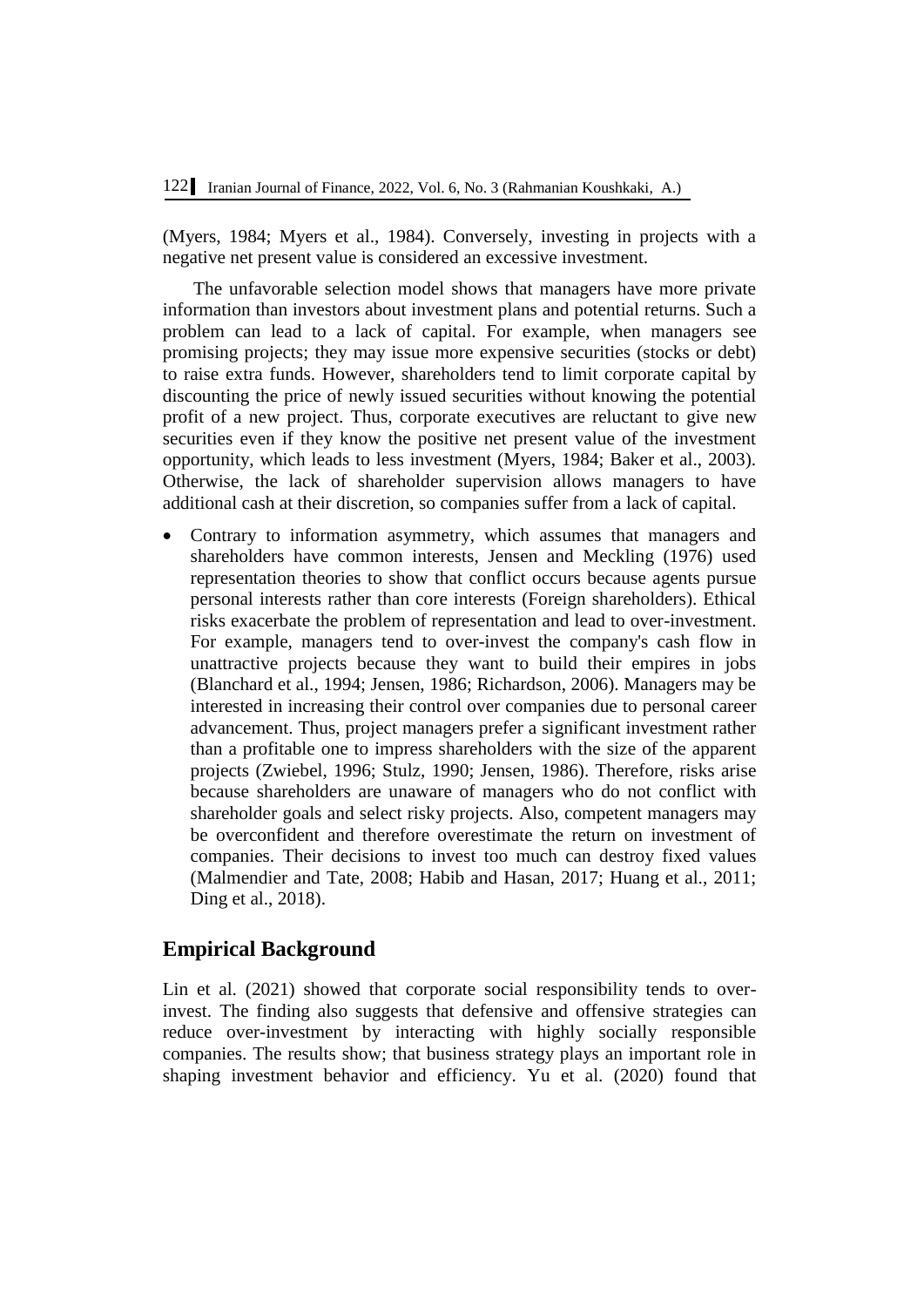political relevance and information asymmetry affect corporate investment efficiency. Shin et al. (2020), showed that there is a positive relationship between women managers and investment efficiency. For a subset of companies categorized into groups with more or less investment, companies with a female manager show more investment than a group with a female manager outside. Bzeouich et al. (2019) concluded that board size, independence, and gender diversity positively correlate with investment efficiency. These characteristics of the board modulate the relationship between earnings management and investment efficiency.

Cherkasova and Ivanova (2019) showed that there is a significant relationship between political Communication and investment efficiency. Du et al. (2018) showed that with increasing the integrity of governance, the problem of low investment decreases, and as a result, the efficiency of investment increases. They also argued that the relationship between governance integrity and investment efficiency is significant only in industries that receive supportive policies from the government. They found no meaningful relationship between the integrity of governance and over-investment.

Khurana et al. (2018) found that managerial ability leads to increased tax avoidance and increased investment efficiency. Nor et al. (2018) showed that the independence of the audit committee does not affect the efficiency of investment. Still, the choice of auditor has a direct impact on the efficiency of the investment. Li et al. (2018) showed that by increasing the number of risk disclosure indicators in the management interpretation report, the efficiency of investment improves. Chen et al. (2017), examined the importance of the role of corporate ownership type on investment behaviors and efficiency and claimed that investment efficiency is higher in companies with more corporate governance.

Rajaeizadeh Harandi et al. (2021), showed that management overconfidence has a significant inverse effect on investment efficiency in human resources. Mansourfar et al. (2020), showed that information asymmetry and ambiguity in financial information can lead to inefficient investments by management. Therefore, one of the ways to reduce information asymmetry and increase investment efficiency is appropriate corporate governance. Rahimi and Foroughi (2020), examined the effect of tax avoidance on investment efficiency. According to research findings, increasing tax avoidance reduces a company's investment efficiency. Ebrahimi et al. (2019) showed that political Communication in companies has a negative and significant effect on accounting conservatism and its impact on financing costs is also negative and significant. Also, corporate political relations do not have a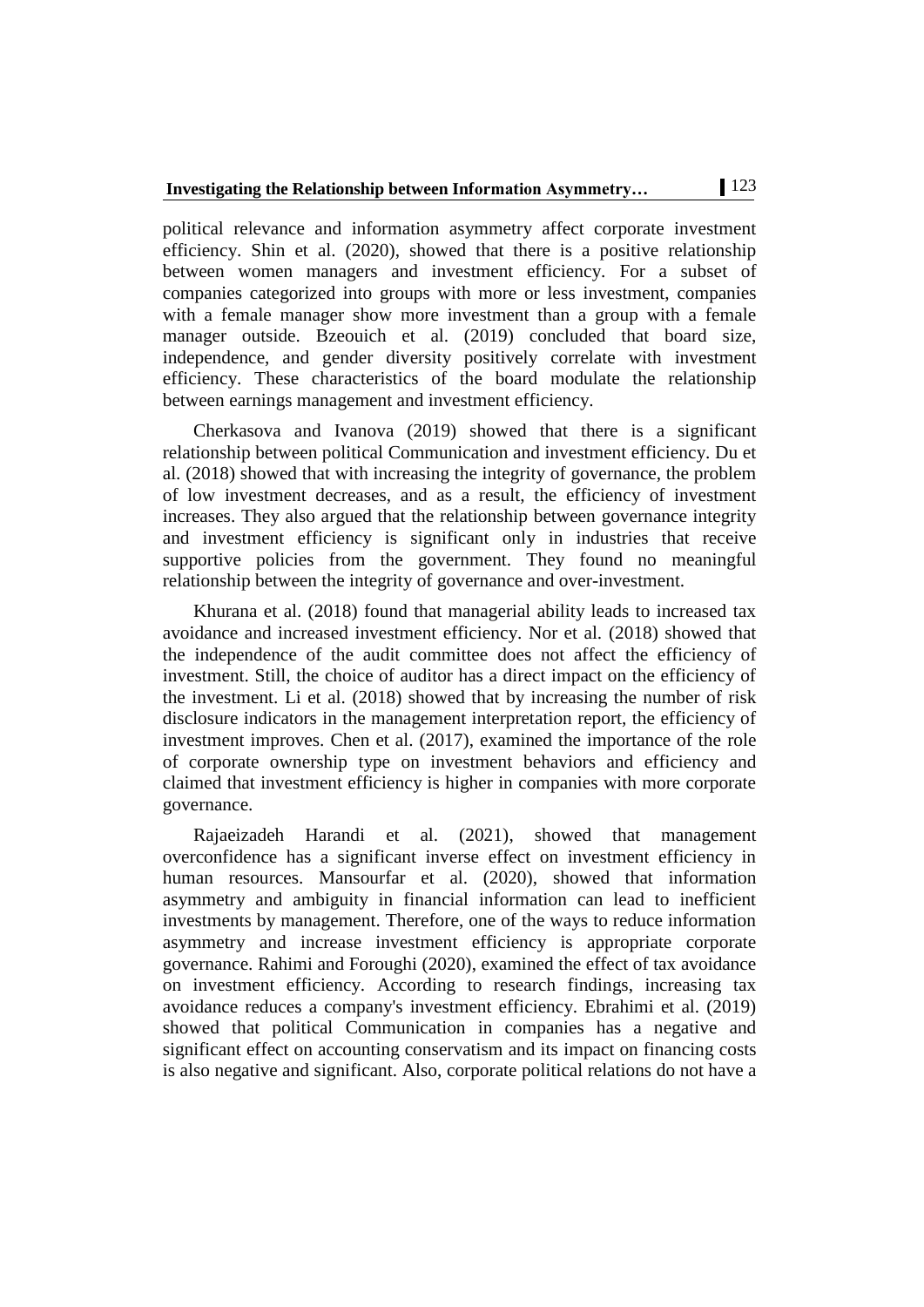significant effect on investment efficiency according to the research findings. Sayyadi et al. (2019) showed that company risk management alone does not affect the relationship between management's ability in increasing investment efficiency or reducing corporate investment inefficiency. Zalghi et al. (2017) found that among the selected characteristics of the audit committee, two variables, size, and independence, have a significant effect on the company's debt cost, but the impact of the financial expertise of the audit committee members on debt cost is not substantial; The results also confirm the variables of size and independence of the audit committee have a significant adverse effect on investment efficiency, while the financial expertise of the audit committee has a significant positive impact on investment efficiency.

Baadavar Nahandi and Taghizadeh Khaneghah (2018), showed that political Communication has a positive impact on over-investment and a negative impact on company performance. Safari and Ranaei (2017) concluded, that there is a positive and significant relationship between the quality of financial reporting and the structure of debt maturity, and investment efficacy. The results also show that the relationship between financial reporting quality and investment efficiency is affected by the debt maturity structure with increasing short-term debt, this relationship is weakened. Abkhiz and Janani (2016) showed that conservatism has information benefits that reduce overinvestment and under-investment and thus investment efficiency. It seems conservatism improves the oversight of management investment decisions by reducing investment. Where managers tend to over-invest, and also facilitates access to external low-cost finance is done by increasing investment where managers want to invest less.

#### **Research Hypotheses**

According to the theoretical foundations based on previous research, the hypotheses formulate, as follows:

**H1:** There is a significant relationship between political Communication and investment efficiency.

**H2:** There is a significant relationship between information asymmetry and investment efficiency.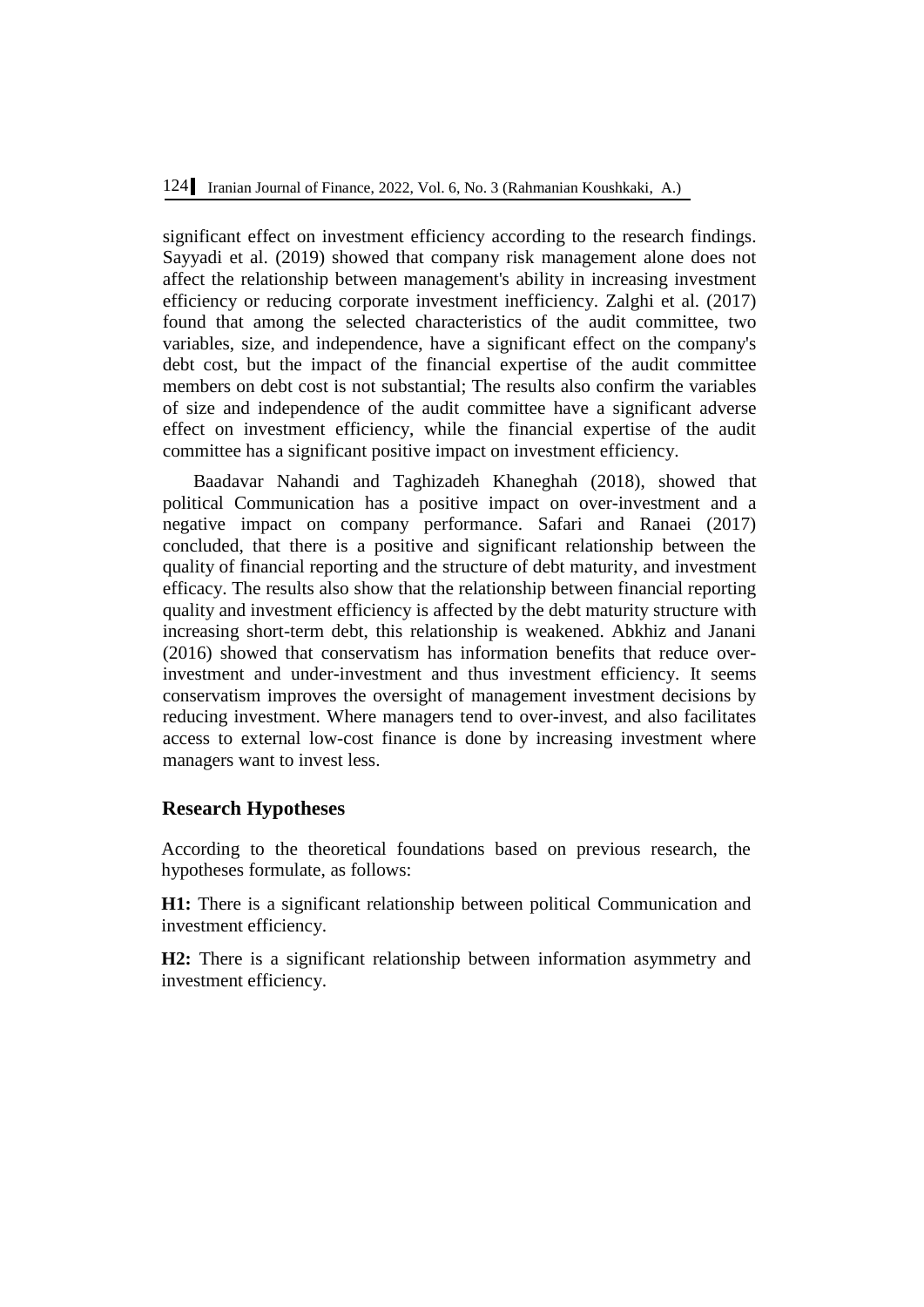# **Research Methodology**

#### **Statistical Population and Sample Selection**

This research applied in terms of purpose and descriptive-correlational in terms of research method. In other words, in this study, the existence of a relationship and correlation between variables through regression is investigated. The statistical population of the research was obtained from companies listed on the Tehran Stock Exchange in the period from 2014 to 2019 May. In this research, the systematic elimination method has been used to screen companies in the community. The results are listed in Table (1). After considering the criteria, 109 companies were selected as the screened community and reviewed over six years, totaling 654 View company years.

Table 1. Screening conditions of the statistical population during the research period

| Number of companies listed on the Tehran Stock Exchange        |      |  |  |  |
|----------------------------------------------------------------|------|--|--|--|
| Companies involved in investment and financial intermediation. |      |  |  |  |
| Companies by incomplete financial information.                 | (103 |  |  |  |
| Companies changed their fiscal year in the realm of research.  |      |  |  |  |
| Companies stopped trading for more than three months.          |      |  |  |  |
| Number of companies selected                                   | 109  |  |  |  |

#### **Research Models**

In this study, regression model estimation is based on panel data. In the case of such data, the model type and effect type should be determined. The F-Limer test is used to determine the type of model, the result of which will be either a "panel model" or a "pooled model". Also, the Hausman test is applied to evaluate between fixed effect and random effect methods. The research model selects as follows to test the hypotheses.

$$
IE_{it} = \beta_0 + \beta_1 PC_{it} + \beta_2 Asy_{it} + \beta_3 Lev_{it} + \beta_4 CA_{it} + \beta_5 Tang_{it} + \beta_6 TobinQ_{it} + \beta_7 Age_{it} + \beta_8 Size_{it} + \beta_9 Loss_{it} + \varepsilon_{it}
$$

#### **Research Dependent Variables**

**Investment efficiency**  $(IE_{it})$ **:** Conceptually, it refers to the amount of investment that has a positive NPV for projects (Aminifard and Muslimi, 2015). The calculation model proposed by Biddle et al. (2009) according to Equation (1):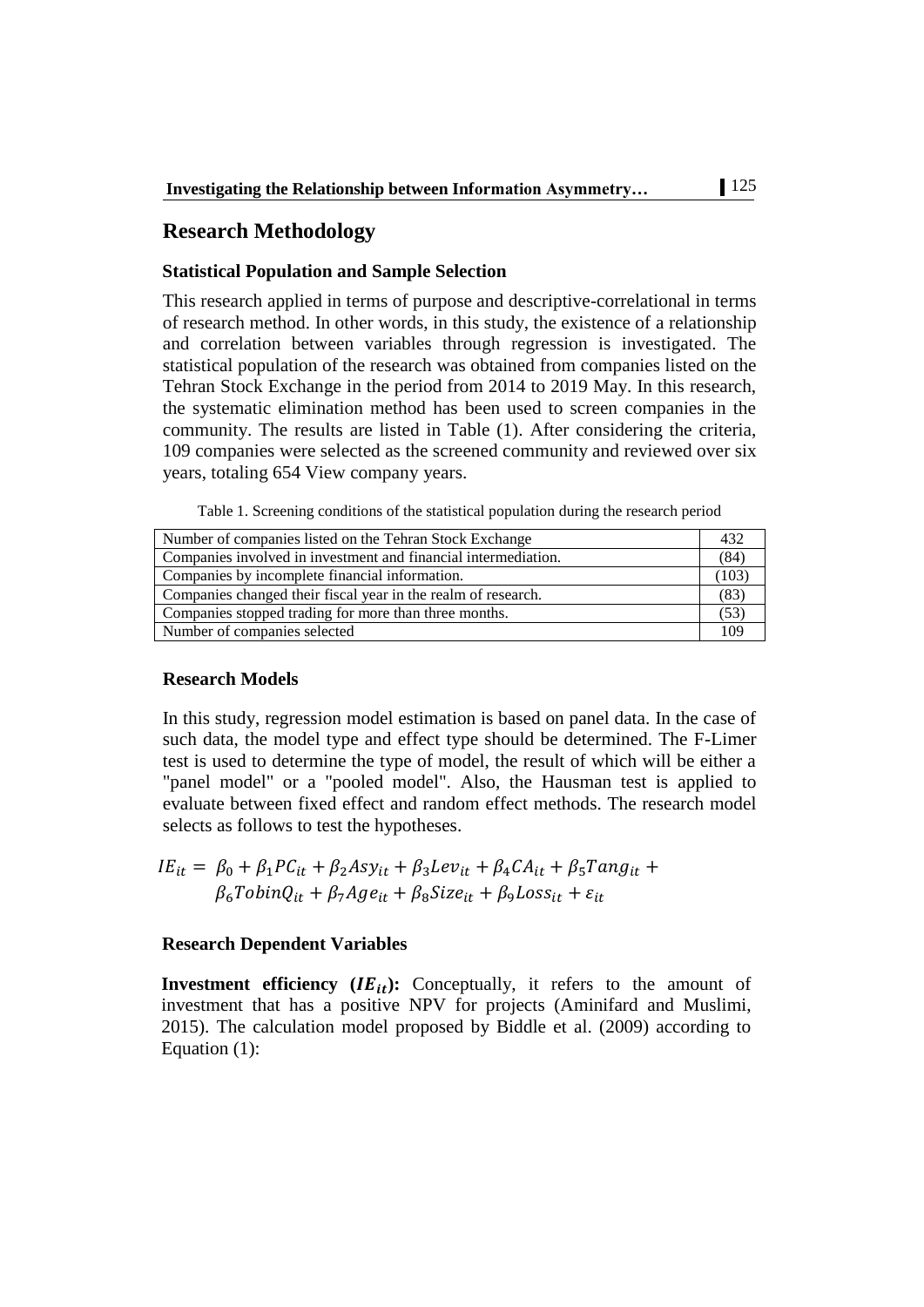*Investment<sub>it</sub>* =  $\beta_0 + \beta_1$ *SalesGrowth<sub>it-1</sub> +*  $\varepsilon_{it}$  *(1)* 

- A) Investment<sub>it</sub>: The total investment of the company, which is defined as the net increase of tangible and intangible assets is homogeneous by dividing by the sum of assets at the beginning of the period.
- B) Sales Growth<sub>it-1</sub>: Indicates sales growth, which is the difference between the sales rate of the t-2 period and the t-1.

This model is estimated cross-sectional for each year separately. The remnants of the regression model reflect the deviation from the expected level of investment. It should be noted to measure the return on investment. The residual values of the above model are taken as absolute values. Then multiplied by a negative (Gomariz and Ballesta, 2014).

#### **Independent Variables of Research**

**Political Communication**  $(PC_{it})$ **: A company is said to have political** affiliations at least one of the major shareholders (shareholders who hold more than 10% of the company's shares) is a former or current figure in the government. If the company has political Communication s, this variable will be equal to one; otherwise, it will be zero. This variable has been used in Habib and Muhammadi's (2018) research with the exact definition (Salehinia and Tamoradi, 2019).

**Information asymmetry**  $(Asy_{it})$ **: It is a qualitative concept used to measure** the model developed to determine the range of stock buying and selling prices. It is included in the analyses to allow for the possibility that equity price volatility explains variation in bid-ask spread by Venkatesh and Chiang (1986). This model has been used in several studies to obtain Information Asymmetry. In Iran, Ghaemi and Vatanparast (2005) and Ahmadpour and Rasaeian (2006) have used this model to measure the price gap. The model is calculated according to Equation (2):

$$
SPREAD_{it} = \frac{AP - BP}{\frac{AP + BP}{2}} \times 100
$$
 (2)

A)  $SPREAD_{it}$ : The buying gap and the rise of stocks in the period of the price difference range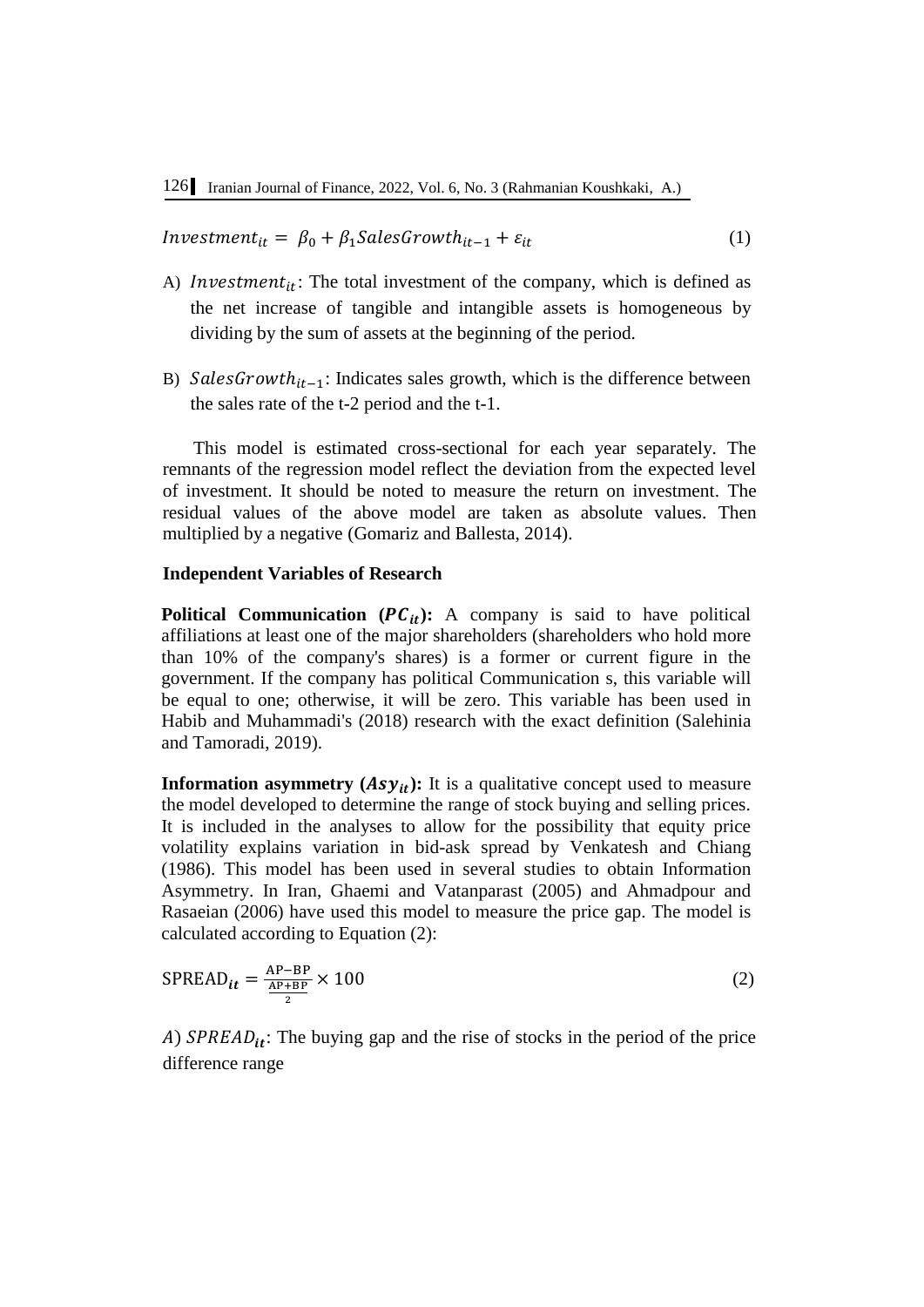*B) (ASK PRICE) AP:* Average selling price

*C) (BID PRICE) BP:* Average bid price

One of the influential factors in decision-making is appropriate and relevant information related to the subject of the decision. If the required data is distributed asymmetrically between people (information transfer is unequal between people) can lead to different results than a single topic. Therefore, the quality of information distribution should be carefully evaluated before the information be the decision-maker (Heidary et al., 2016).

#### **Control Variables**

According to previous literature and the theoretical framework, control variables of this study include financial leverage, fluctuations in operating cash flow, company age, company size, and profitability status, which are described below:

**Financial Leverage** (Lev<sub>it</sub>): The ratio of total liabilities to total assets at the end of the fiscal year is used to calculate financial leverage (Yu et al., 2020).

**Operating cash flow fluctuations**  $(CA_{it})$ : The standard deviation of operating cash flow in the last three years divided by total assets (Yu et al., 2020).

**Tangible asset capability** (Tang<sub>it</sub>): Tangible asset capability is equal to the ratio of tangible fixed assets to total corporate assets (Yu et al., 2020).

Tobin's Q (Tobin $Q_{it}$ ): Equation (3) is used to calculate it (Yu et al., 2020):

$$
Qt = \frac{total\ debt + book\ value\ of\ the\ stock\ market\ value\ of\ rights\ holders}{total\ assets\ book\ value}
$$
\n(3)

**Company age**  $(Age_{it})$ : Equivalent to the natural logarithm is the number of years the company has been listed on the Tehran Stock Exchange (Yu et al., 2020).

**Firm's Size** ( $Size_{it}$ ): The natural logarithm of total assets at the end of the fiscal year is used to calculate the firm's size (Yu et al., 2020).

**Profitability status** ( $Loss_{it}$ ): If the company has reported a loss, it is number one; otherwise, it is zero (Yu et al., 2020).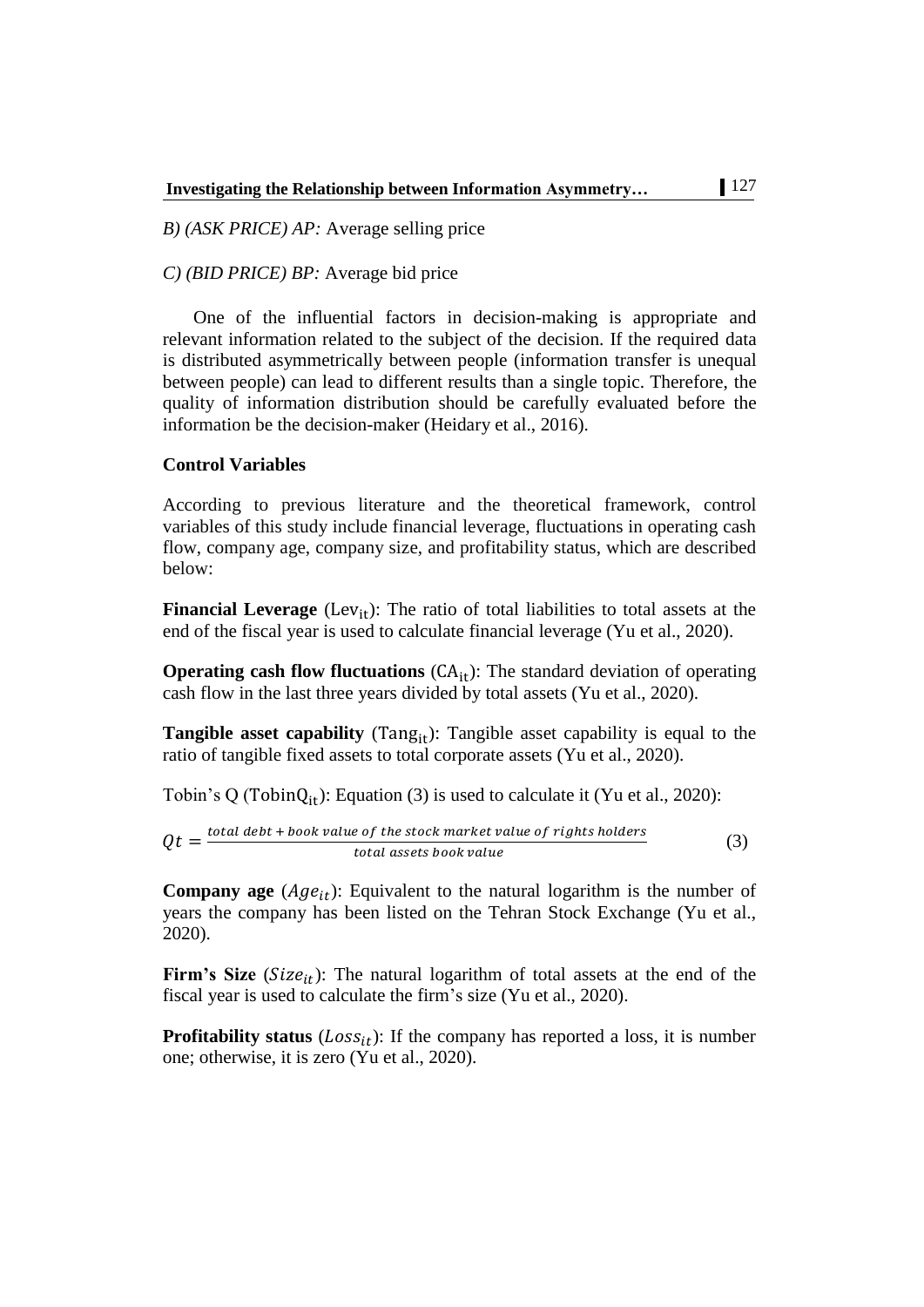# **Research Findings**

#### **Descriptive Statistics**

The descriptive statistics results of the research variables are presented in Tables (2).

| Continuous Variables Panel     |       |             |                    |            |     |                          |           |                     |     |
|--------------------------------|-------|-------------|--------------------|------------|-----|--------------------------|-----------|---------------------|-----|
| <b>Variable</b>                |       | <b>Mean</b> | <b>Median</b>      | <b>Max</b> |     | Min                      | Std. Dev. | <b>Observations</b> |     |
| IE                             |       | $-0.337$    | $-0.331$           | $-0.004$   |     | $-0.934$                 | 0.213     | 654                 |     |
| Asy                            |       | 3.514       | 3.732              | 8.132      |     | 0.203                    | 1.199     |                     | 654 |
| Lev                            |       | 0.560       | 0.563              | 0.986      |     | 0.012                    | 0.196     |                     | 654 |
| CA                             |       | 0.071       | 0.058              | 0.775      |     | 0.002                    | 0.057     | 654                 |     |
| Tang                           |       | 0.264       | 0.219              | 0.849      |     | 0.019                    | 0.182     | 654                 |     |
| TobinQ                         |       | 2.017       | 1.511              | 8.794      |     | 0.194                    | 1.371     | 654                 |     |
| Age                            |       | 3.144       | 3.113              | 4189       |     | 1.945                    | 0.455     | 654                 |     |
| <b>Size</b>                    |       | 14.519      | 14.415             | 20.183     |     | 11.128                   | 1.389     | 654                 |     |
|                                |       |             |                    |            |     | Discrete Variables Panel |           |                     |     |
| Variable<br>Value 1 Percentage |       |             | Value 0 Percentage |            |     | <b>Observations</b>      |           |                     |     |
| <b>PC</b>                      | 30.28 |             |                    | 69.72      |     |                          | 654       |                     |     |
| 12.39<br>Loss                  |       |             | 87.61              |            | 654 |                          |           |                     |     |

Table 2. Descriptive statistics of research variables

The most important central indicator is the average, which indicates the equilibrium point and center of gravity of the distribution and is a good indicator to show the centrality of the data. Considering the data in Table (2), the average variable of investment efficiency is equal to -0.337. The average of the information asymmetry variable is 3.514. The intermediate variable of political affiliation is 30%, which indicates that 30% of the observations (company-year) are based on the criteria defined by companies with political affiliation. The average variable of financial leverage is 0.560, which shows that companies provide about 56% of their financial resources through debt. It can be said that 56% of companies have accepted high financial risk. The distribution of variables shows the mean of the observations is slightly different. The proximity of the mean and median values indicates that the data have a normal distribution. In a normal distribution statistical population, it is assumed that the figures are systematically and uniformly distributed around the mean, and the probability of the variable being around the mean is equal. In general, dispersion parameters are a criterion for determining the degree of dispersion from each other or their degree of dispersion relative to the mean. One of the most crucial scattering parameters is the standard deviation. Among the variables, cash flow fluctuations are the least, and company size is the most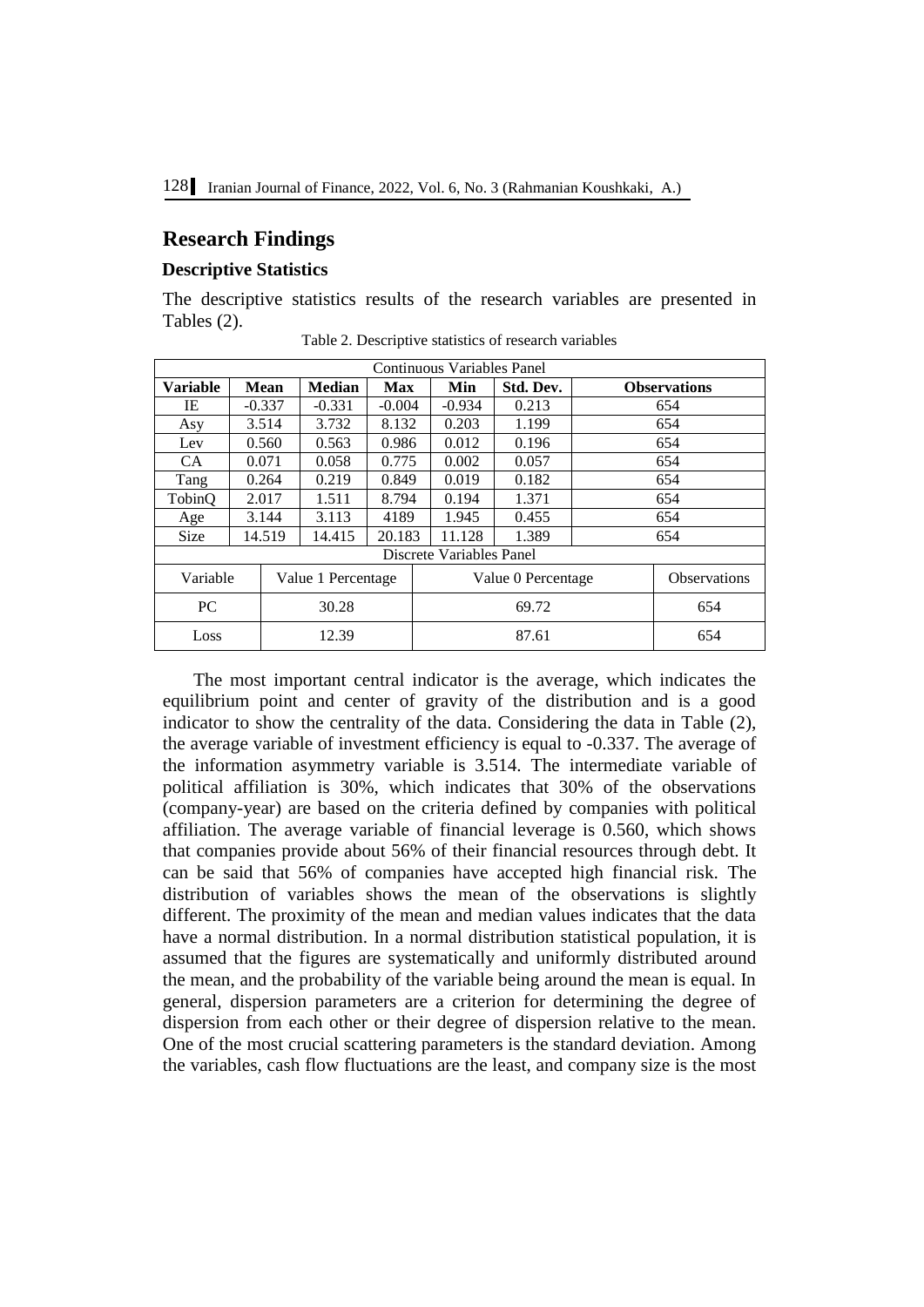dispersed, which shows that these two variables have the least and the most changes, respectively.

# **Model type selection Test**

According to the statistics and probability value of the F-Limer test, the results indicated that the panel data method was the preferred technique. The Hausman test was also performed, which showed the pattern of panel data with fixed effects is acceptable. Table (3) illustrates the results:

|                  | <b>F-Limer Test</b> |        | Hausman Test                  |              |        |  |
|------------------|---------------------|--------|-------------------------------|--------------|--------|--|
| <b>Statistic</b> | d.f.                | Prob.  | $Chi-Sq.$<br><b>Statistic</b> | Chi-Sq. d.f. | Prob.  |  |
| 5.727            | 129.641             | 0.0000 | 99.707                        |              | 0.0000 |  |

Table 3. Model type selection Test

#### **Correlation Analysis Test**

This test, referred to as sensitivity analysis, assesses the relationship between used variables in the model two-by-two, the above matrix's output. This matrix's diameter, since it analyzes the correlation between the variable and itself, is always 1. It means complete correlation. The more the figures closer to 1 show the higher correlation, and the closer the figures to 0 show the lower correlation. The correlation interval is between  $-1$  and  $+1$ , where negative figures show inverse correlation, and positive figures indicate a direct correlation. The correlation matrix between the variables is presented in Table (4).

|           | ΙE                          | PC      | Asy     | Lev     | <b>CA</b> | Tang    | TobinQ  | Age     | Size    | Loss |
|-----------|-----------------------------|---------|---------|---------|-----------|---------|---------|---------|---------|------|
| IE        | 1.00                        |         |         |         |           |         |         |         |         |      |
| PC        | $-0.09*$                    | 1.00    |         |         |           |         |         |         |         |      |
| Asy       | $0.09*$                     | $0.11*$ | 1.00    |         |           |         |         |         |         |      |
| Lev       | $-0.13*$                    | 0.05    | $0.10*$ | 1.00    |           |         |         |         |         |      |
| <b>CA</b> | $-0.08*$                    | $0.11*$ | 0.04    | 0.01    | 1.00      |         |         |         |         |      |
| Tang      | $-0.02$                     | 0.02    | $-0.05$ | $0.08*$ | $0.14*$   | 1.00    |         |         |         |      |
| TobinQ    | 0.05                        | $-0.01$ | $0.14*$ | $0.18*$ | 0.03      | $-0.07$ | 1.00    |         |         |      |
| Age       | 0.03                        | $-0.03$ | 0.03    | 0.03    | 0.01      | $-0.02$ | 0.03    | 1.00    |         |      |
| Size      | 0.07                        | $0.10*$ | 0.01    | $0.07*$ | $-0.03$   | $-0.05$ | $-0.04$ | $0.26*$ | 1.00    |      |
| Loss      | 0.05                        | 0.07    | 0.05    | $0.11*$ | $-0.01$   | $0.16*$ | $-0.02$ | $-0.03$ | $0.09*$ | 1.00 |
|           | * Significance at 95% Prob. |         |         |         |           |         |         |         |         |      |

Table 4. Correlation between variables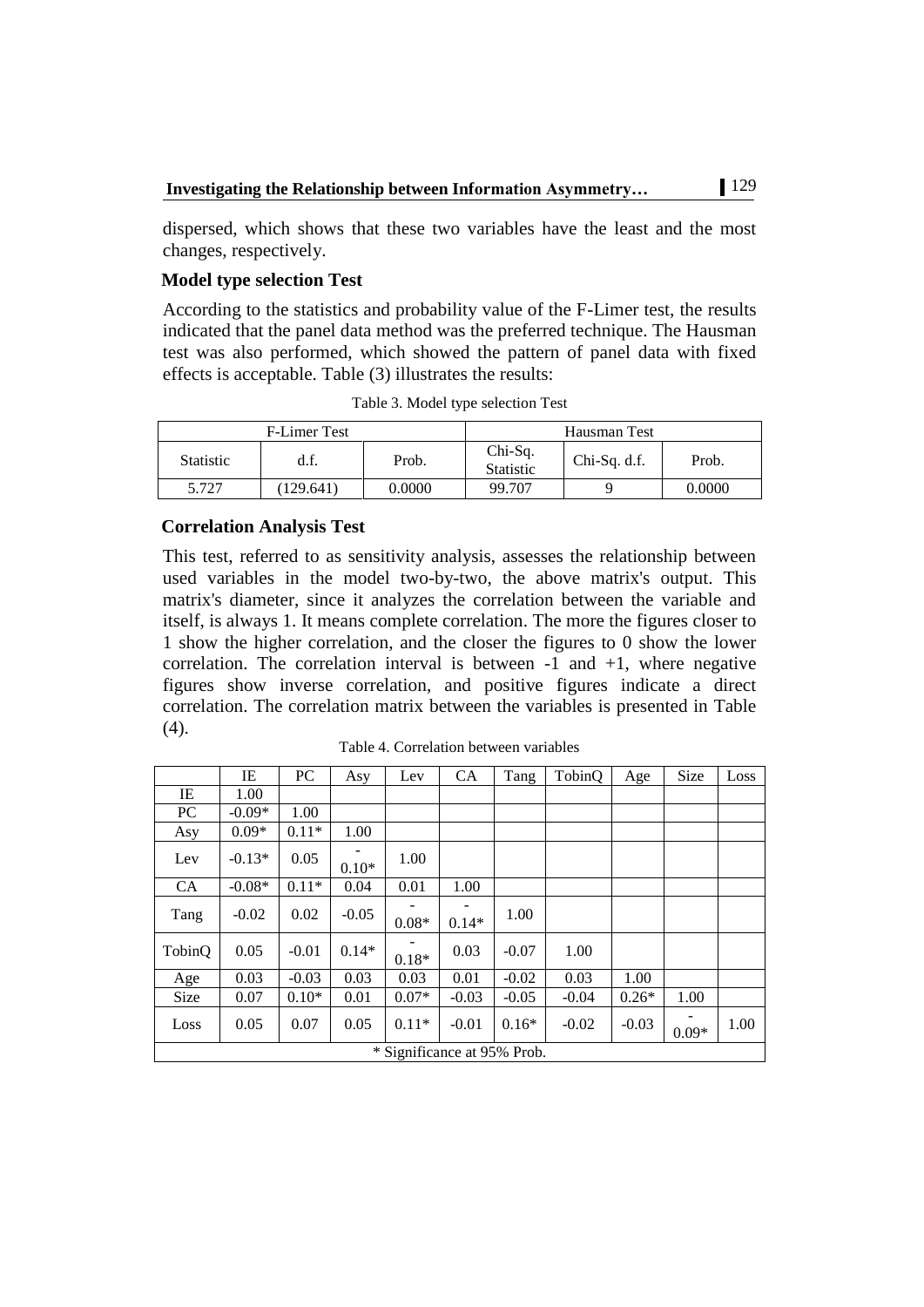According to the results, there is a significant correlation between some variables, which is positive in some cases and negative in others. However, in some cases, there is no significant correlation between the variables. Evaluations showed that the correlations are not strong and cannot cause alignment in statistical analyzes.

### **Research model estimation**

Table (5) shows the results of testing the first and second hypotheses using a multiple regression model based on composite data. Also, because the Variance Inflation Factor of the variables is less than 10, there is no collinearity among the variables of the model.

| <b>Variable</b> | Coefficient               | <b>Std. Error</b> | t-Statistic | Prob. | VIF                 |
|-----------------|---------------------------|-------------------|-------------|-------|---------------------|
| PC.             | $-0.046$                  | 0.018             | $-2.52$     | 0.011 | 1.05                |
| Asy             | 0.014                     | 0.006             | 2.12        | 0.034 | 1.05                |
| Lev             | $-0.151$                  | 0.043             | $-3.51$     | 0.000 | 1.08                |
| <b>CA</b>       | $-0.296$                  | 0.145             | $-2.03$     | 0.041 | 1.04                |
| Tang            | $-0.055$                  | 0.046             | $-1.20$     | 0.228 | 1.07                |
| TobinQ          | 0.002                     | 0.006             | 0.45        | 0.654 | 1.06                |
| Age             | 0.003                     | 0.018             | 0.18        | 0.858 | 1.08                |
| <b>Size</b>     | 0.015                     | 0.006             | 2.44        | 0.014 | 1.11                |
| Loss            | 0.056                     | 0.025             | 2.19        | 0.028 | 1.07                |
| $\mathbf C$     | $-0.497$                  | 0.101             | $-4.89$     | 0.000 |                     |
| R-Squared       | <b>Adjusted R-Squared</b> |                   | F-Statistic |       | Prob. (F-Statistic) |
| 0.056           | 0.043                     |                   | 4.319       |       | 0.000               |

Table 5. Test results of the first and second hypotheses

As shown in Table (5), in the model test, the probability value of the Fstatistic is zero, and this value is less than 0.05. So the model is significant with 95% confidence. Also, the results related to the coefficient show about 4% of dependent variable changes are explained by the independent and control variables of the model.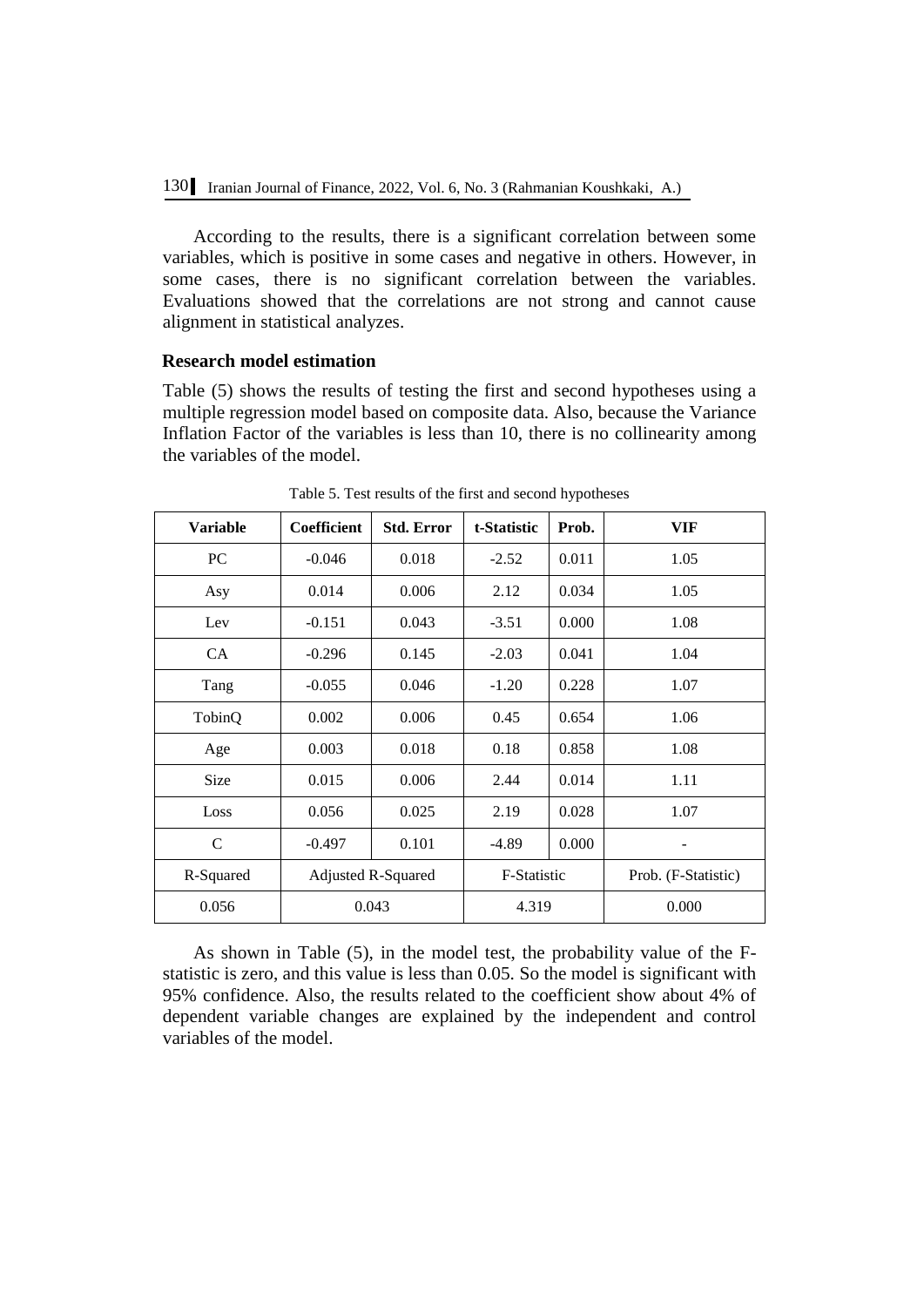# **Investigating the Relationship between Information Asymmetry…** 131

Based on the results obtained in Table (5), the coefficient of the political Communication variable is -0.046. Also, the probability of t-statistic related to the desired variable shows that with a 95% confidence level, the coefficient of the political Communication variable is significant. In addition, the negative sign of this coefficient indicates the inverse relationship between political communication and the efficiency of investment. Thus, with an increase of 1 unit in the political Communication index, the investment efficiency also decreases by -0.046 units. Therefore, it can be said that with the rise of political Communication s, investment efficiency decreases. Accordingly, the hypothesis that "there is a significant relationship between political relevance and investment efficiency" is not rejected.

Also, the coefficient of the information asymmetry variable is equal to 0.014. Also, the probability of t-statistic related to the desired variable shows that with a 95% confidence level, the coefficient of variable information asymmetry is significant. In addition, the positive sign of this coefficient indicates a direct relationship between information asymmetry and investment efficiency. Thus, with an increase of 1 unit of information asymmetry index, investment efficiency also increases by 0.014 units. Therefore, it can be said by growing information asymmetry, the efficiency of investment increases. Accordingly, the hypothesis that "there is a significant relationship between information asymmetry and investment efficiency" is not rejected.

In addition, the probability of t-statistic related to control variables indicates that the variables of financial leverage, operating cash flow fluctuations, firm size, and profitability status are significant. In addition, the sign of the coefficient of financial leverage variables and changes in operating cash flow is negative, which indicates the inverse relationship between these variables and the dependent variable, and the sign of the coefficient of variables of company size and profitability, which means a direct relationship with the dependent variable.

#### **Robustness test**

In this paper, to yield better results and confirm the results of the study, research hypotheses were examined using EGLS Cross-Section Weights, Quantile Regression (Median), and Robust Least Squares, the results of which are as follows: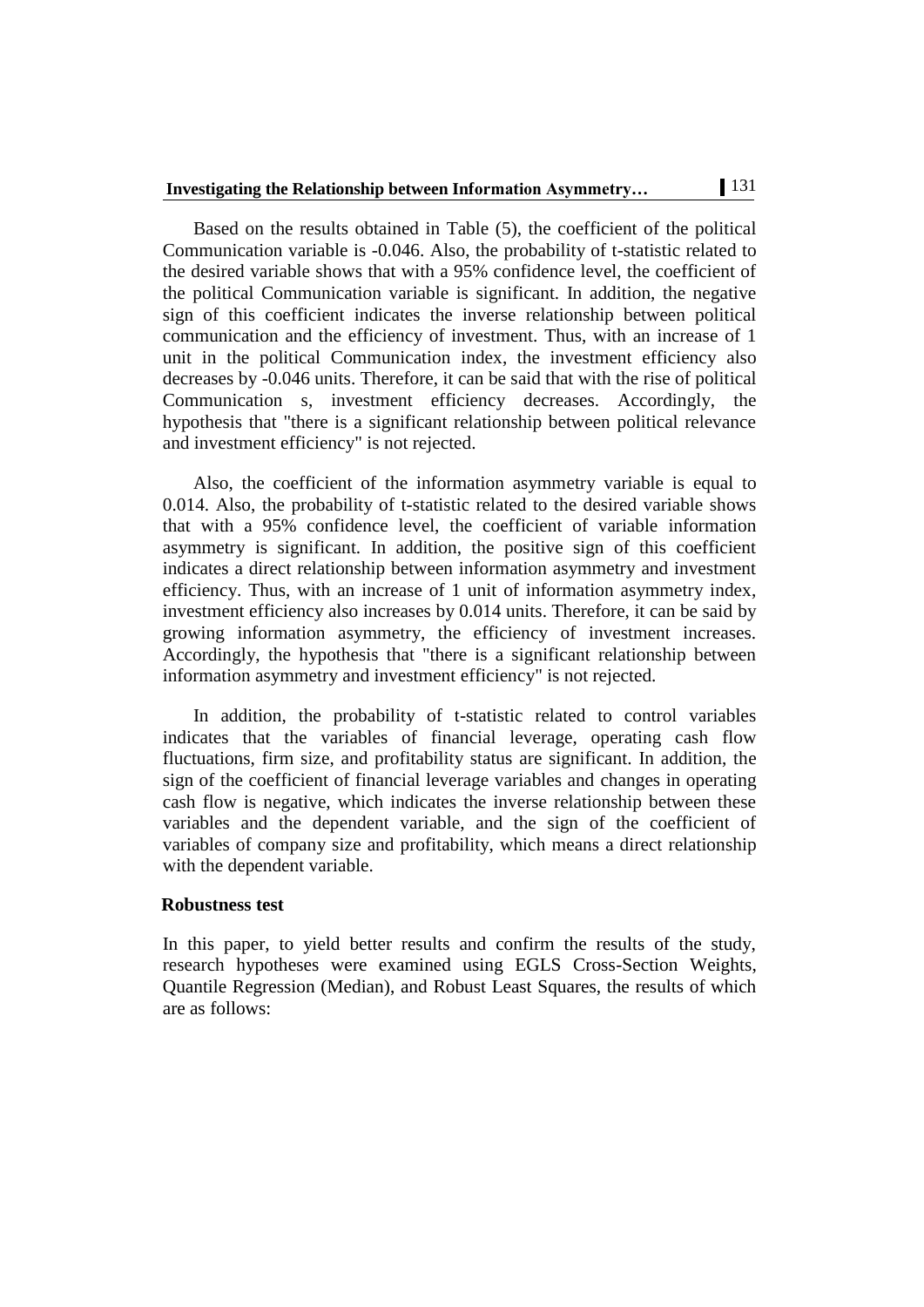|  |  |  |  | 132 Iranian Journal of Finance, 2022, Vol. 6, No. 3 (Rahmanian Koushkaki, A.) |
|--|--|--|--|-------------------------------------------------------------------------------|
|--|--|--|--|-------------------------------------------------------------------------------|

|                  | Research model      |        |                   |        |                      |        |  |  |
|------------------|---------------------|--------|-------------------|--------|----------------------|--------|--|--|
| variable         | <b>EGLS</b>         |        | QR                |        | <b>RLS</b>           |        |  |  |
|                  | Coefficient         | Prob.  | Coefficient       | Prob.  | Coefficient          | Prob.  |  |  |
| PC.              | $-0.063$            | 0.0000 | $-0.052$          | 0.0355 | $-0.047$             | 0.0137 |  |  |
| Asy              | 0.015               | 0.0014 | 0.018             | 0.0496 | 0.016                | 0.0238 |  |  |
| Lev              | $-0.157$            | 0.0000 | $-0.228$          | 0.0001 | $-0.246$             | 0.0000 |  |  |
| <b>CA</b>        | $-0.371$            | 0.0000 | $-0.344$          | 0.0798 | $-0.305$             | 0.0453 |  |  |
| Tang             | 0.0755<br>0.071     |        | 0.084             | 0.1787 | 0.070                | 0.1480 |  |  |
| TobinO           | $-0.001$            | 0.8620 | 0.004             | 0.5822 | 0.001                | 0.8668 |  |  |
| Age              | 0.004               | 0.7285 | $-0.002$          | 0.9368 | 0.006                | 0.7480 |  |  |
| <b>Size</b>      | 0.018               | 0.0000 | 0.026             | 0.0019 | 0.018                | 0.0038 |  |  |
| Loss             | 0.058               | 0.0012 | 0.076             | 0.0273 | 0.063                | 0.0190 |  |  |
| C                | $-0.551$            | 0.0000 | 0.638             | 0.0000 | $-0.528$             | 0.0000 |  |  |
| Obs. Q.          | 654                 |        | 654               |        | 654                  |        |  |  |
| R-Squared        | 0.1709              |        | 0.0689            |        | 0.0735               |        |  |  |
| Adjusted R-Sq.   | 0.1593              |        | 0.0559            |        | 0.1211               |        |  |  |
| <b>Statistic</b> | $F = 14.7512$       |        | Quashi-LR=57.2031 |        | $Rn-Sq = 64.2154$    |        |  |  |
| Prob.(Statistic) | Prob. (F-Statistic) |        | Prob. (Quashi-LR  |        | Prob. (Rn-Sq. Stat.) |        |  |  |
|                  | $=0.0000$           |        | Stat.) $=0.0000$  |        | $=0.0000$            |        |  |  |

Table 6. Robust Test results of the first, second and third hypotheses

To confirm the results of our primary model, evaluation was performed using all three mentioned methods according to Table (6). As a result, the main study method is reliable because obtained the same results by using these tests.

# **Conclusion**

In the first hypothesis, the relationship between political relationships and investment efficiency is examined. Considering the probability of t-statistic related to political communication, it stated the political Communication's coefficient is effective with a 95% confidence level. On the other hand, the estimated coefficient is -0.046. Companies are eager to employ managers with political Communication s as chairman or CEO to increase economic benefits. In addition, political communications help private companies obtain loans, reduce financial constraints, strengthen corporate resource search capabilities, and increase mergers. Although political Communications provide economic benefits, companies are committed to social and political goals such as reducing unemployment, adjusting interest rates, reducing inflation, helping to develop regions, and stabilizing society. Therefore, they prioritize their resources to achieve government goals to maximize shareholder profits. As a result, political communications prefer corporate resources to pursue profitable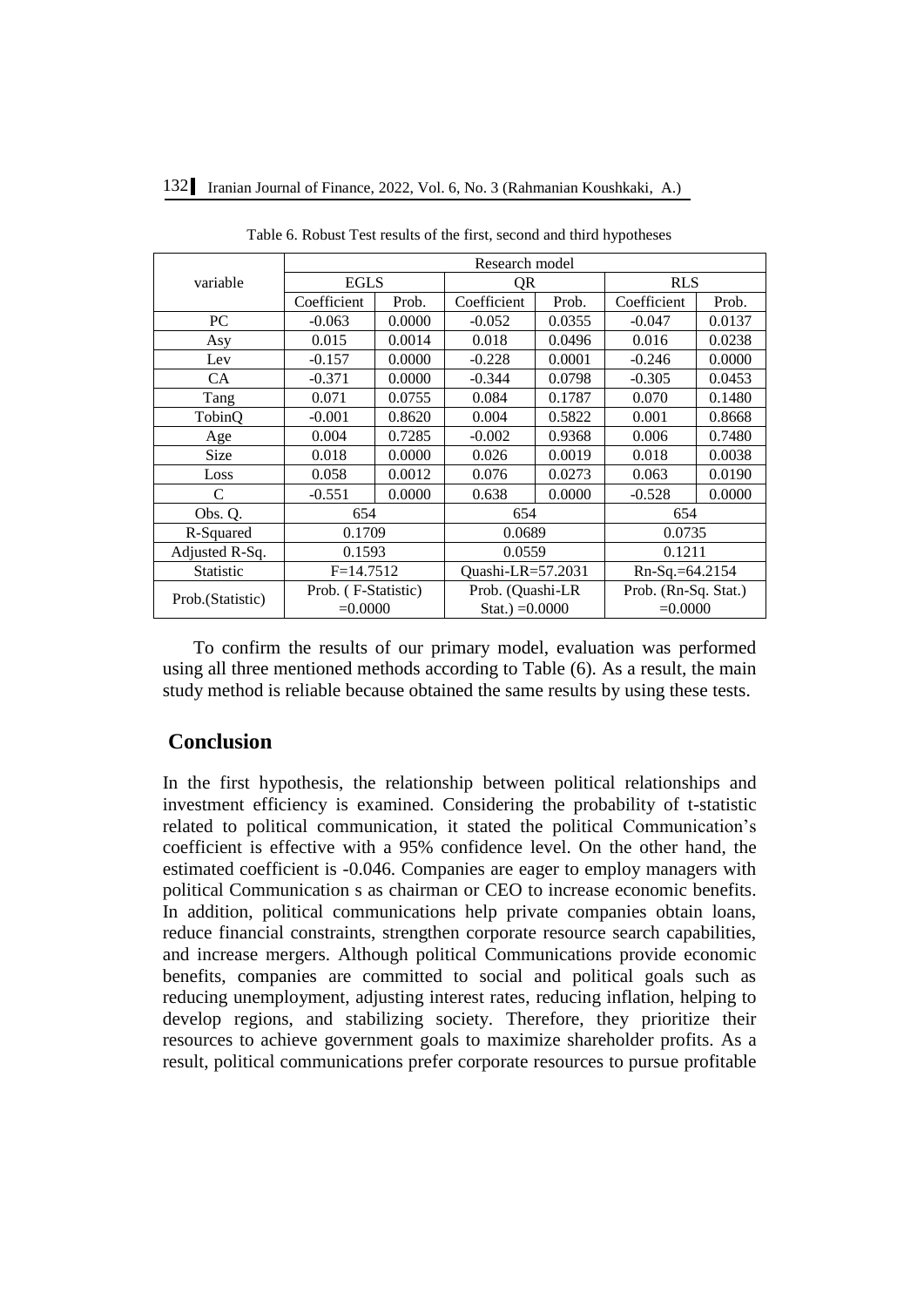investment options, thus altering corporate investment behaviors and reducing corporate investment efficiency. In addition, the negative sign of this coefficient indicates the inverse relationship between political Communication and investment efficiency. Therefore, it can be said that with increasing political links, the efficiency of investment decreases. Accordingly, the hypothesis that "political communication has a significant impact on investment efficiency" is not rejected. The results of this study are in line with the findings of Yu et al. (2020), Cherkasova and Ivanova (2019), Ebrahimi et al. (1398), and Baadavar Nahandi and Taghizadeh Khaneghah (1397).

The relationship between information asymmetry and investment efficiency is investigated in the second hypothesis. It stated that Asy's coefficient is effective with a 95% confidence level. On the other hand, the estimated coefficient for the information asymmetry variable is 0.034. According to agency theory, managers who must maximize shareholder wealth may pursue their interests rather than maximize shareholder wealth. In particular, information about a company's investment plans is made available to internal managers who invest. Information asymmetry prevents investors from commenting on investment opportunities, thus allowing local managers to take advantage of profitable investment options. Information asymmetry leads to two problems: Unfavorable choice creates by information asymmetry before the transaction, and moral hazard produces by information asymmetry after the transaction. Unfavorable choices and moral hazards may prevent the company's managers from investing optimally and Lead to non-optimal results for companies. According to research, the main source of friction in investment efficiency is representation problems and information asymmetry, especially in countries with mature markets (Stein, 2003). Therefore, according to the results of Asy's coefficient in the present study, the immaturity of the Iranian market is inferred. Because information asymmetry in the Iranian stock market due to information asymmetry between major and minor shareholders leads to speculation and fluctuations in the market, which leads to corporate profits and losses of small shareholders. It helps managers to raise the capital needed for investment opportunities at the expense of non-major shareholders. But it is desirable, and managers and major shareholders should attract at a lower cost. This conflict of interest can be seen in the Tehran Stock Exchange with the fluctuating act of major shareholders, especially legal ones, from non-major shareholders due to the inefficiency of this market and the weakness or even the absence of an official market maker. In addition, the positive sign of this coefficient indicates a direct relationship between information asymmetry and investment efficiency. Therefore, it expresses that by increasing information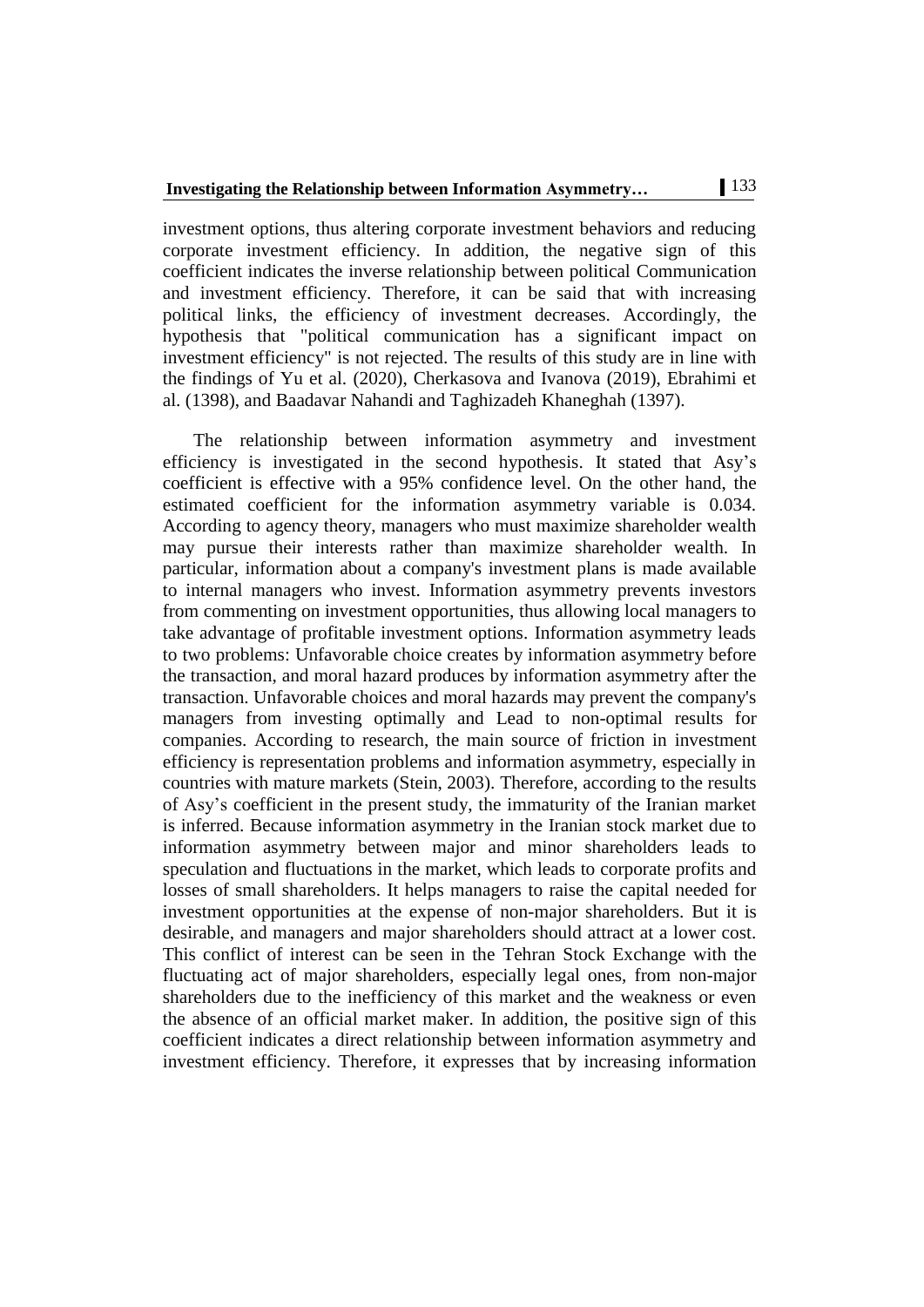asymmetry, the efficiency of investment increases. Accordingly, the hypothesis that "information asymmetry has a significant impact on investment efficiency" is not rejected. The results of this study are in line with the findings of Yu et al. (2020) and Watershed and Janani (2016).

#### **Suggestions**

In line with the research done and the results obtained, some of the research suggestions are expressed as follows:

Tehran Stock Exchange Organization, as a regulatory body in the Iranian capital market, should adopt practical solutions to orient the market towards efficiency, there is more information from one of the involved parties in the market than the other and have an advantage in this regard. Prevent asymmetric information in itself that can lead to wrong choices and moral hazards.

Investors, shareholders, and managers are encouraged to become more familiar with the concept of investment efficiency and pay attention to it in decision-making.

It suggests that accounting standard-setting bodies, such as the auditing organization, advance the standards in a way that increases the quality of financial reporting and, consequently, reduces information asymmetry and increases investment efficiency.

Companies should avoid electing political executives to senior management positions as much as possible; because these managers try to develop political Communication s with others, and this practice harms the company's goals. Stockbrokers advise limiting the selection of political executives to senior management positions as much as possible for the prosperity of the private sector economy and to consider unique regulatory mechanisms for their actions.

To conduct future research, the following topics suggest:

1) The effect of representation problems on the relationship between political Communication and investment efficiency

2) The effect of corporate governance on the relationship between political affiliation and investment efficiency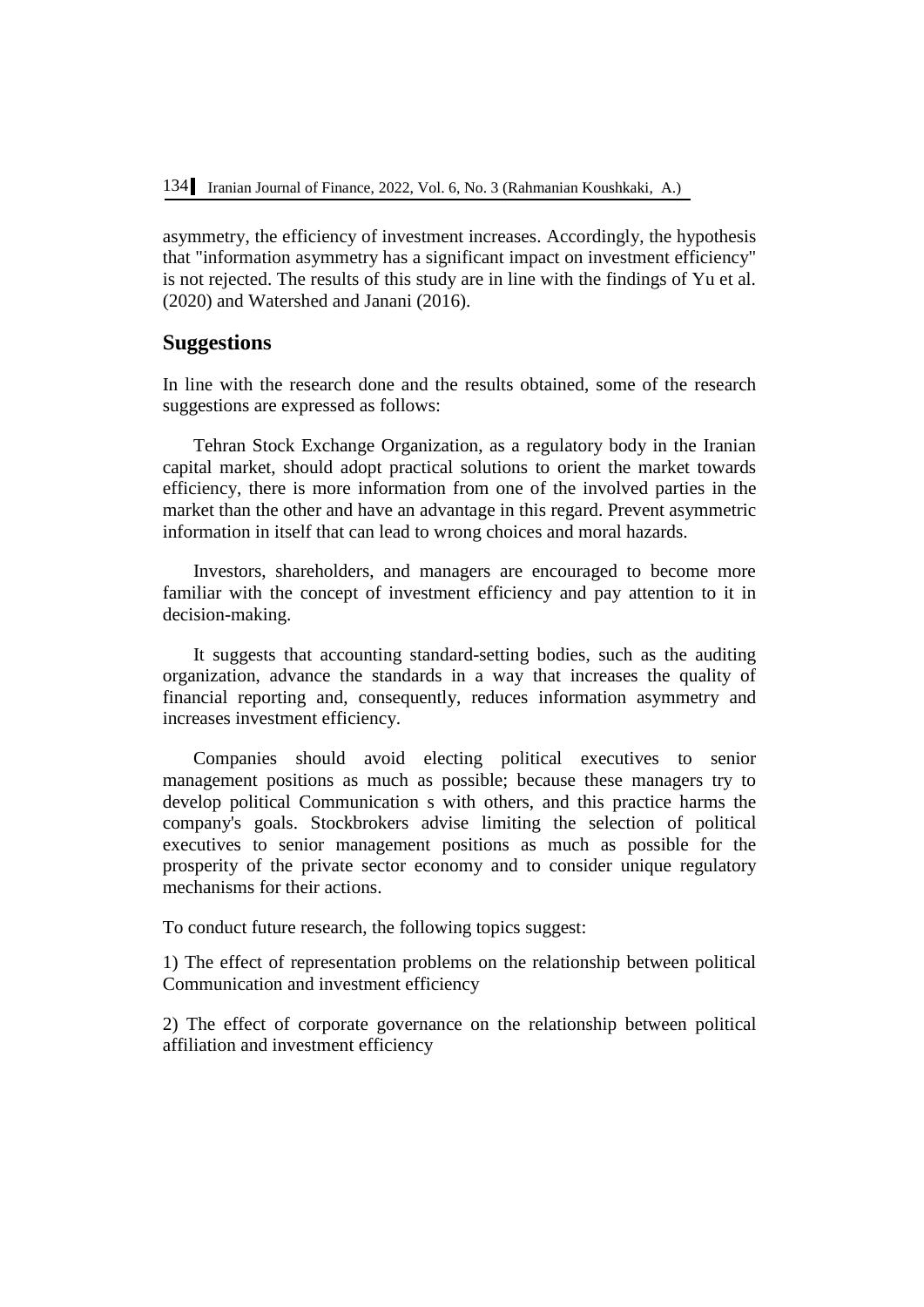3) The effect of corporate governance on the relationship between information asymmetry and investment efficiency

# **Limitations of the Study**

There are a set of conditions and cases in the process of any research, which are beyond the control and authority of the researcher. But it can potentially affect the research results and their generalizability or cause problems. Paying attention to these limitations can increase the reader's understanding of the research results and generalise them to similar cases. The present study is no exception to these cases, and some of the most important limitations are:

- 1. The number of companies studied was reduced to 109 companies Due to some selection criteria, including the Elimination of banks and financial institutions, and investments. Therefore, generalization of the results of this research to others should be done with caution.
- 2. Another limitation of this research is the characteristics of quasiexperimental research based on the lack of control over some factors affecting the research results. Such as the impact of variables such as economic factors, political conditions, and the state of the global economy.
- 3. The inefficiency of the capital market in Iran is an important and effective factor.
- 4. Non-adjustment of financial statement items due to inflation may affect the research results.

However, it is believed that none of these limitations has undermined the research. And the study still has sufficient internal and external validity.

# **Declaration of Conflicting Interests**

The authors declared no potential conflicts of interest concerning the research, authorship and, or publication of this article.

# **Funding**

The authors received no financial support for the research, authorship and, or publication of this article.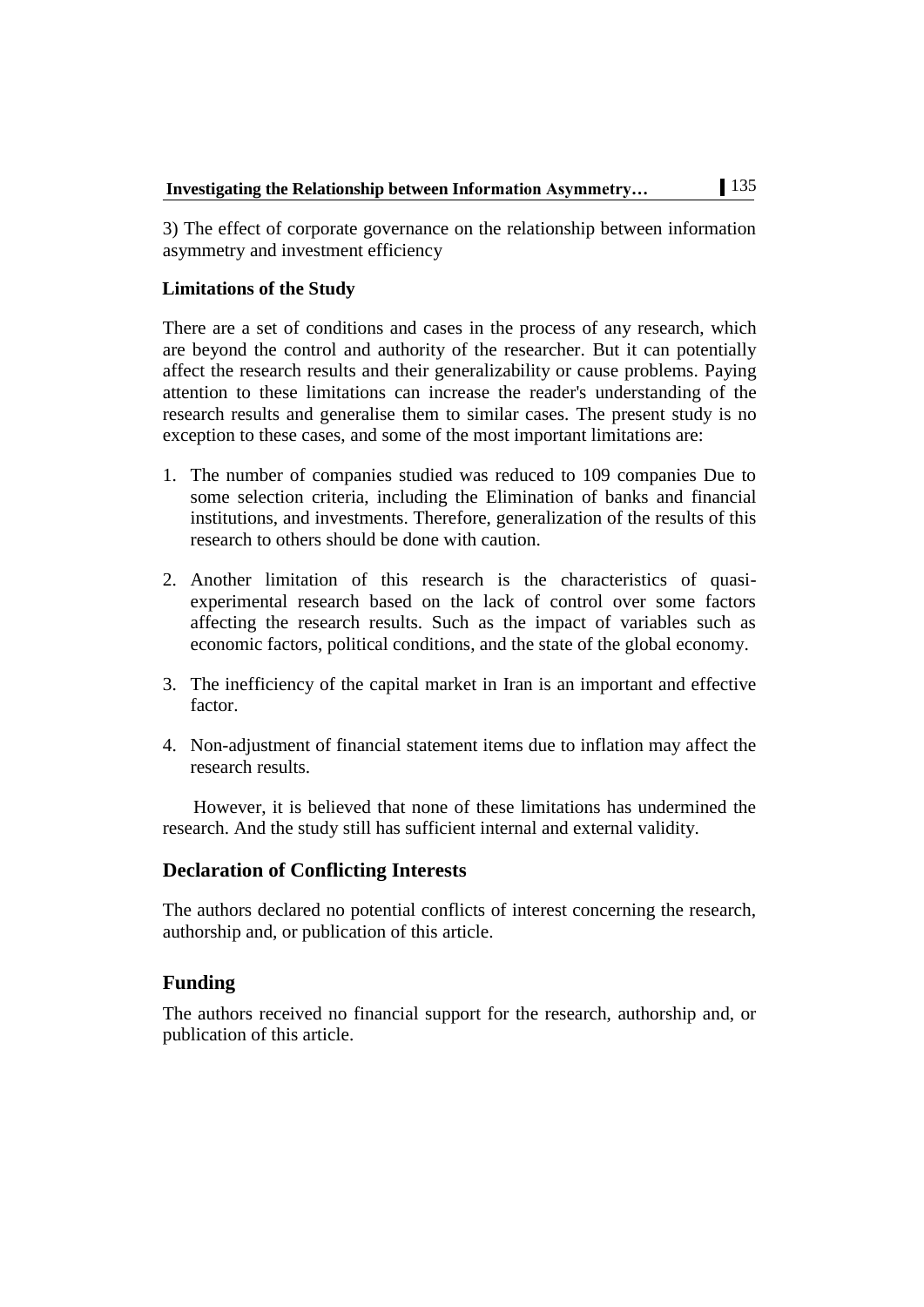# **References**

- Abkhiz, M., & Janani, M.H. (2016). Investigating the relationship between information asymmetry, accounting conservatism, and investment efficiency in companies listed on the Tehran Stock Exchange. *International Conference on New Ideas in Management, Economics, and Accounting, Volume 1: 479-456.*
- Ahmadpour, A., & Ajam, M. (2010). Investigating the relationship between accruals and information asymmetry in companies listed on the Tehran Stock Exchange. *Quarterly Journal of the Stock Exchange, No. 11: 124-107.*
- Ahmadpour, A., & Rasaeian, A. (2006). The relationship between risk criteria and the difference between the bid and ask price of shares on the Tehran Stock Exchange. *Tehran Journal of Accounting and Auditing Review, 13(46): 37-60.*
- Aminifard, Z., & Muslimi, A. (2015) A Study of the Relationship between Financial Reporting Quality, Debt Maturity and Investment Efficiency in Tehran Stock Exchange, *3rd International Conference on New Research in Management, Economics and Accounting, Turkey-Istanbul, Leading Karin Conference Institute.*
- Baadavar Nahandi, Y., & Taghizadeh Khaneghah, V. (2018). The effect of political Communication on over-investment and corporate performance. *Quarterly Journal of Accounting and Auditing Reviews, 25(2): 198-181.*
- Baker, G.P.; Jensen, M.C.; Murphy, K.J. (1988). Compensation and incentives: Practice vs. theory. *J. Financ. 43, 593–616.*
- Baker, M.; Stein, J.C.; Wurgler, J. (2003). When does the market matter? Stock prices and the investment of equity-dependent firms? *Q. J. Econ. 118, 969–1005.*
- Biddle, G. C., Hilary, G. and Verdi, R. S. (2009). How does Financial Reporting Quality Improve Investment Efficiency? *Journal of Accounting and Economics, 48: 112-131.*
- Blanchard, O.J.; Lopez-de-Silanes, F.; Shleifer, A. (1994). What do firms do with cash windfalls? *J. Financ. Econ. 36, 337–360.*
- Boubakeri, N., Guedhami, o, Mishra, D. Saffar, w. (2012). Political Communication s and the cost of equality capital. *Journal of Corporate Finance, 18 (3), 541 -559.*
- [Bzeouich, B.,](https://www.emerald.com/insight/search?q=Bilel%20Bzeouich) [Lakhal, F.](https://www.emerald.com/insight/search?q=Faten%20Lakhal) and [Dammak, N.](https://www.emerald.com/insight/search?q=Neila%20Dammak) (2019), "Earnings Management and corporate investment efficiency: does the board of directors matter? *[Journal of](https://www.emerald.com/insight/publication/issn/1985-2517)  [Financial Reporting and Accounting,](https://www.emerald.com/insight/publication/issn/1985-2517) Vol. 17 No. 4, pp. 650-670.*
- Chen, R., El Ghoul, S., Guedhami, O., & Wang, H (2017). Do State and Foreign Ownership Affect Investment Efficiency? Evidence from Privatizations. *Journal of Corporate Finance, 42, 408-421.*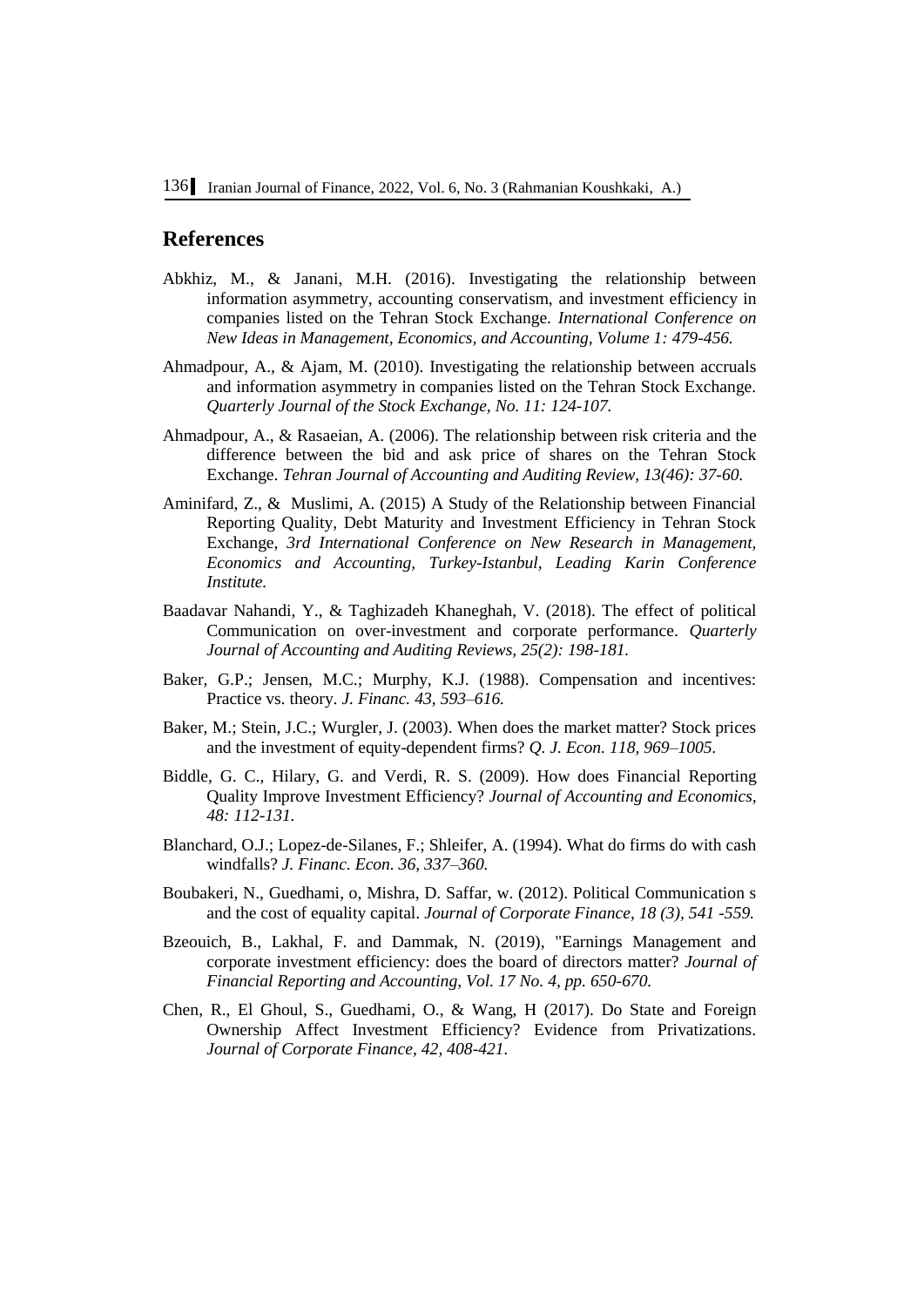- Chen, S., Sun, Z., Tang, S. and D. Wu (2011). Government Intervention and Investment Efficiency: Evidence from China. *Journal of Corporate Finance, Vol. 17, pp. 259-271.*
- Cherkasova, Victoria and Ivanova, Anna. (2019). Do Political Communication s Influence Investment Efficiency in Russian Companies? (2019). *Journal of Corporate Finance Research, Vol. 13, No. 2, pp. 36-49*.
- Choi, D.; Chung, C.Y.; Hong, S.-I.S.; Young, J. (2020). The Role of Political Collusion in Corporate Performance in the Korean Market. *Sustainability. 12, 2031.*
- Cooper, M.; Gulen, H.; Ovtchinnikov, (2010). A. Corporate political contributions and stock returns. *J. Financ. 2010, 65, 687–724.*
- Cull, R.; Li, W.; Sun, B.; Xu, L.C. (2015). Government Communication s and financial constraints: Evidence from a large representative sample of Chinese firms. *J. Corp. Financ. 2015, 32, 271–294.*
- Deng, L.; Jiang, P.; Li, S.; Liao, (2017). M. Government intervention and firm investment. *J. Corp. Financ. 101231.*
- Ding, S.; Kim, M.; Zhang, X. (2018). Do firms care about investment opportunities? Evidence from China. *J. Corp. Financ. 52, 214–237.*
- Drobetz, W.; Grüninger, M.C.; Hirschvogl, S. (2010). Information asymmetry and the value of cash. *J. Bank Financ. 34, 2168–2184.*
- Du, J., Li, W., Lin, B & Wang, Y (2018). Government Integrity and Corporate Investment Efficiency. *Journal of Accounting Research, 11(3), 213-232.*
- Ebrahimi, Seyed Kazem; Bahrami Ghasat, Ali and Sajjadi Nasab, Hossein. (2019). Investigating the effect of political Communication on accounting conservatism, investment efficiency, and financing costs. *Journal of Accounting Knowledge, Volume 10, Number 4, pp. 119-89.*
- Erhardt, N.L.; Werbel, J.D.; Shrader, C.B. (2003). Board of director diversity and firm financial performance. *Corp. Gov. Am. Int. Rev. 11, 102–111.*
- Faccio, M.; Masulis, R.W.; McConnell, J.J. (2006). Political Communication s and corporate bailouts. *J. Financ. 61, 2597–2635*.
- Faccio, M. (2010), 'Differences between Politically Connected Firms and NonConnected Firms: ACross-Country Analysis', *Financial Management, 39, pp.905-927.*
- Fan, J.P.; Wong, T.J.; Zhang, T. (2007). Politically connected CEOs, corporate governance, and Post-IPO performance of China's newly partially privatized firms. *J. Financ. Econ. 84, 330–357.*
- Fan, J.P.; Rui, O.M.; Zhao, M. (2008). Public governance and corporate finance: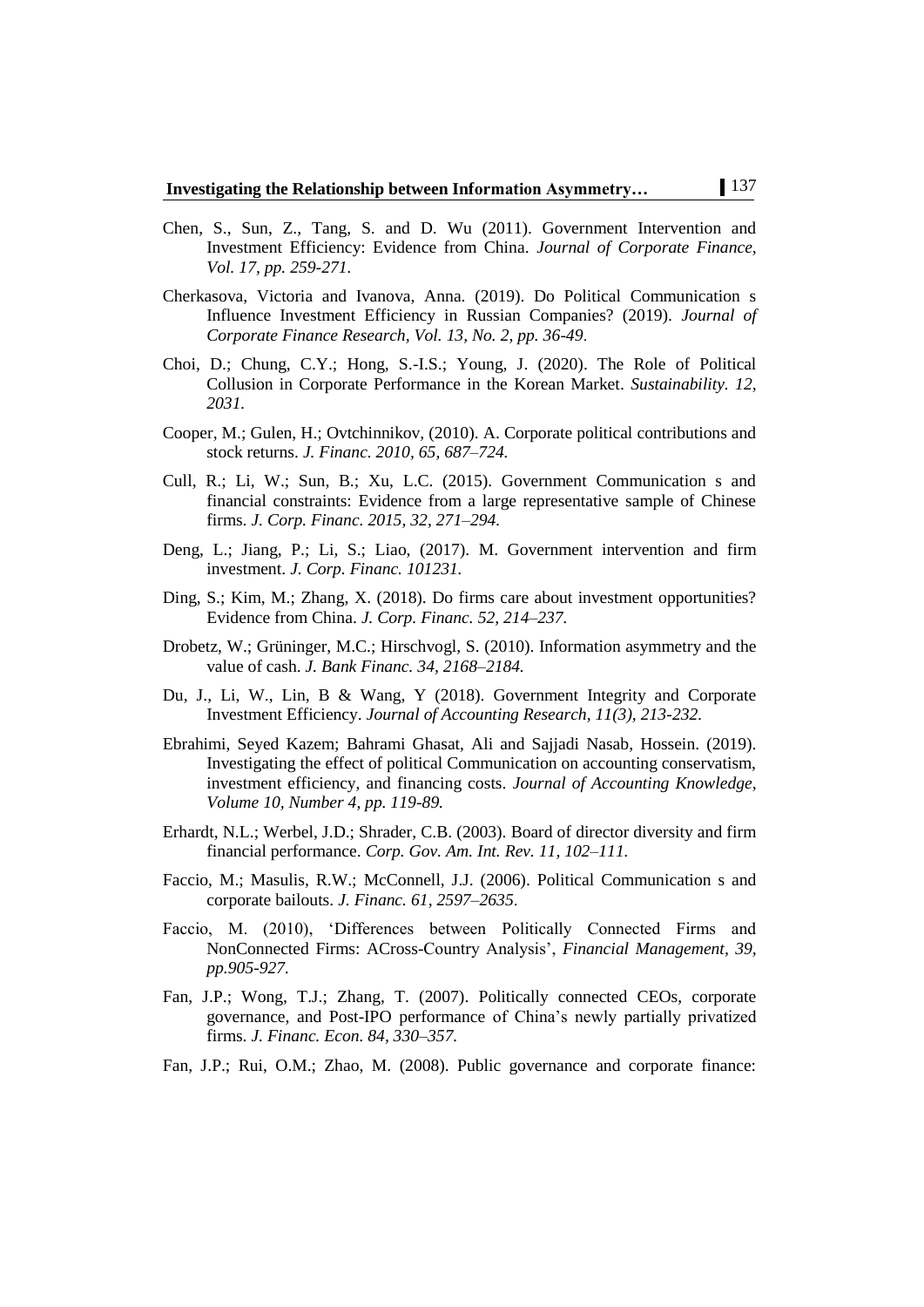Evidence from corruption cases. *J. Comp. Econ. 36, 343–364.*

- Ghaemi, Mohammad Hossein and Vatanparast, Mohammad Reza. (2005). Investigating the role of accounting information in reducing information asymmetry in the Tehran Stock Exchange. *Accounting and Auditing Reviews, Volume 12, Number 3, pp. 103-85.*
- Goldman, E., Rocholl, J. and J. So (2009). Do politically connected boards affect firm value? *Review of Financial Studies, Vol. 22, No. 6, pp. 2331-2360.*
- Gomariz, F. C. & Ballesta, j. (2014). Financial Reporting Quality, Debt Maturity, and Investment Efficiency. *Journal of Banking & Finance, Vol .40, Pp. 494–506.*
- Habib, A.; Hasan, M.M. (2017). Managerial ability, investment efficiency, and stock price crash risk. *Res. Int. Bus. Financ. 42, 262–274.*
- Habib, A.; Muhammadi, A. H. (2018). Political Communication s and audit report lag: Indonesian evidence. *International Journal of Accounting & Information Management, Vol. 26, No. 1, pp.59-80.*
- Hayashi, F., (1982), "Tobin's Marginal Q and Average Q: a Neoclassical Interpretation", *Econometrica, Vol.50, PP. 213-224.*
- Heidary, Mehdi; Ghaderi, Bahman and Rasouli, Peyman. (2016). Investigating the effect of audit quality on agency costs and information asymmetry: A structural equation modeling approach. *Quarterly Journal of Accounting and Auditing Reviews, Volume 23, Number 3, pp. 372-353.*
- Huang, W.; Jiang, F.; Liu, Z.; Zhang, M. (2011). Agency cost, top executives' overconfidence, and investment-cash flow sensitivity-Evidence from listed companies in China. *Pac. Basin Financ. J. 19, 261–277.*
- Javakhadze, D.; Ferris, S.P.; French, D.W. (2016). Social Capital, Investments, and External Financing. *J. Corp. Financ. 37, 38–55.*
- Jensen, M.C. (1986). Agency costs of free cash flow, corporate finance, and takeovers. *Am. Econ. Rev. 76, 323–329.*
- Jensen, M.C.; Meckling, W.H. (1976). Can the corporation survive? Center for Research in Government Policy and Business, *Working Paper No. PPS 76-4; University of Rochester: Rochester, NY, USA.*
- Jou, R.; Chen, S.; Tsai, J.Y. (2017). Politically connected lending, government capital injection, and bank performance. *Int. Rev. Econ. Financ. 47, 220–232*.
- Khodaei Waleh Zakard, Mohammad and Yahyaei, Manijeh. (2010). Relationship between financial reporting quality and investment efficiency in Tehran Stock Exchange. *Journal of Management Accounting, 3(5), 1-15.*
- Khurana, I.K., Moser, W.J., Raman, K.K. (2018). Tax Avoidance, Managerial Ability, and Investment Efficiency. *Abacus, 54(4), 547-575.*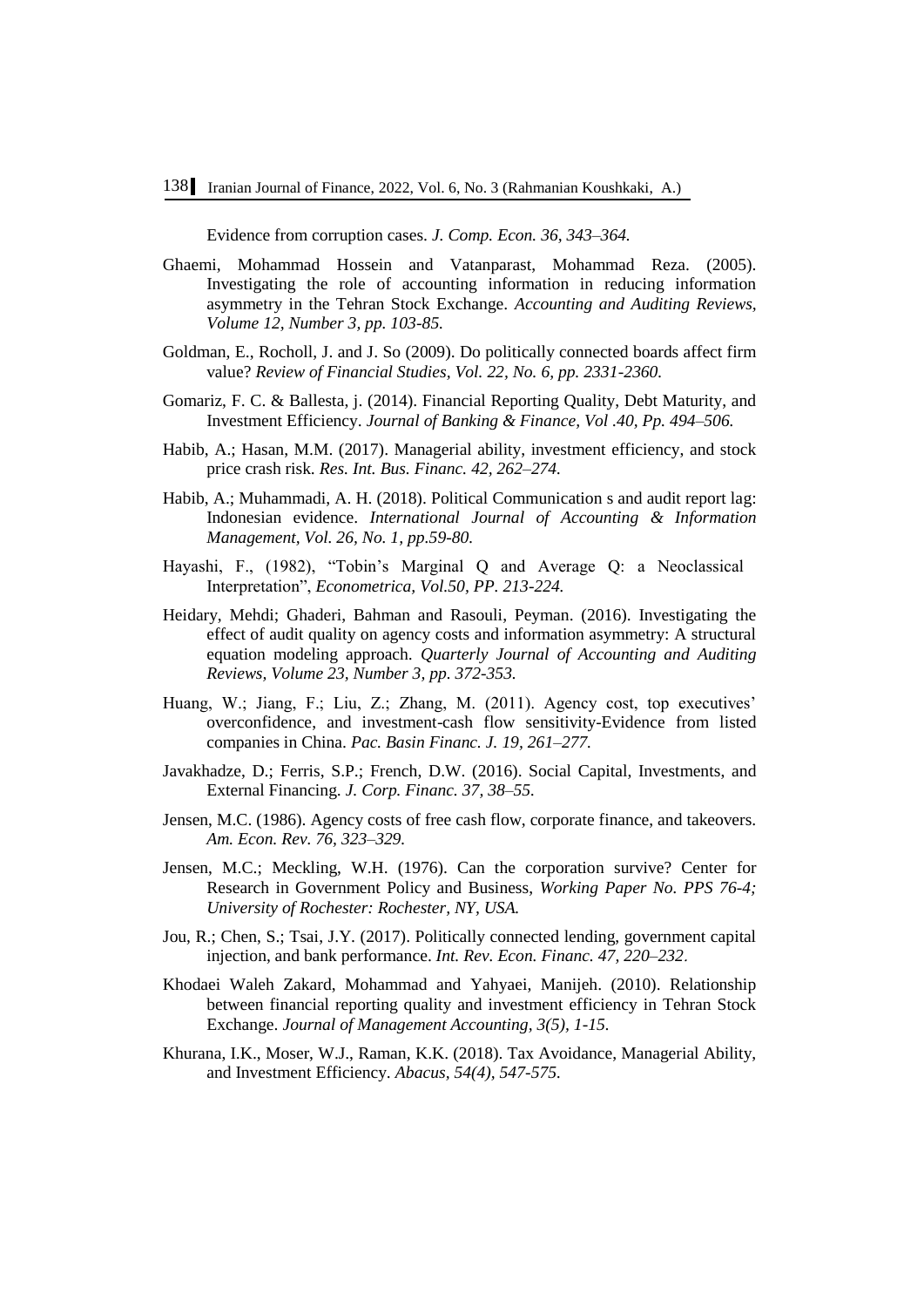- Kostiuk, P.F. (1990). Firm size and executive compensation. *J. Hum. Resour. 25, 90– 105.*
- Laffont, J.J.; Martimort, D. (2002). The Theory of Incentives: The Principal-Agent Model; *Princeton University Press: Princeton, NJ, USA, p. 37.*
- Li, Y., He, J., & Xiao, M (2018). Risk Disclosure in Annual Reports and Corporate Investment Efficiency. *International Review of Economics and Finance, 11(8), 1-14.*
- Lin, Yu-En. Li, Yi-Wen. Cheng, Teng Yuan. Lam, Keith. (2021). Corporate social responsibility and investment efficiency: Does business strategy matter? *International Review of Financial Analysis, Volume 73.*
- Malmendier, U.; Tate, G. (2008). Who makes acquisitions? CEO overconfidence and the market's reaction. *J. Financ. Econ. 89, 20–43.*
- Mansourfar ، Gholamreza; Judy, Samira, and Poursoliman, Ehsan. (2020). The role of moderating the internal and external dimensions of corporate governance on the relationship between information asymmetry and investment efficiency. *Financial Research, Volume 22, Number 2, pp. 248-277.*
- Modigliani, F.; Miller, M.H. (1958). The cost of capital, corporation finance, and the theory of investment. *Am. Econ. Rev, 48, 261–297*.
- Myers, S.C. (1984). Capital Structure Puzzle. *J. Financ. 39, 575–592.*
- Myers, S.C.; Majluf, N.S. (1984). Corporate financing and investment decisions when firms have information that investors do not have. *J. Financ. Econ. 13, 187– 221.*
- Nelly Sari, R. and R. Anugerah. (2011). "The Effect Of Corporate Transparency On Firm Performance: Empirical Evidence From Indonesian Listed Companies", *Modern Accounting and Auditing, Vol. 7, No. 8, pp. 773-783.*
- Nor, N. H., Nawawi, A., Salin, A. S. (2018). the Impact of Audit Committee Independence and Auditor Choice on Firms' Investment Level, *Social Science & Humanities, Vol 26, No 3, Pp. 1433-1454.*
- Rahimi, Alireza, and Foroughi, Aref. (2020). Investigating the effect of tax avoidance on investment efficiency. *Journal of Accounting Knowledge, Volume 11, Number 2, pp. 264-239.*
- Rajaeizadeh Harandi, Ehsan; Momeni, Marzieh and Arab Khorasani, Massoud. (2021). Investigating the effect of management uncertainty on investment efficiency in human resources. *Accounting and Management Perspectives Quarterly, Volume 4, Number 38, pp. 20-20.*
- Richardson, S. (2006). Over-investment of free cash flow. *Rev. Account. Stud. 11, 159–189.*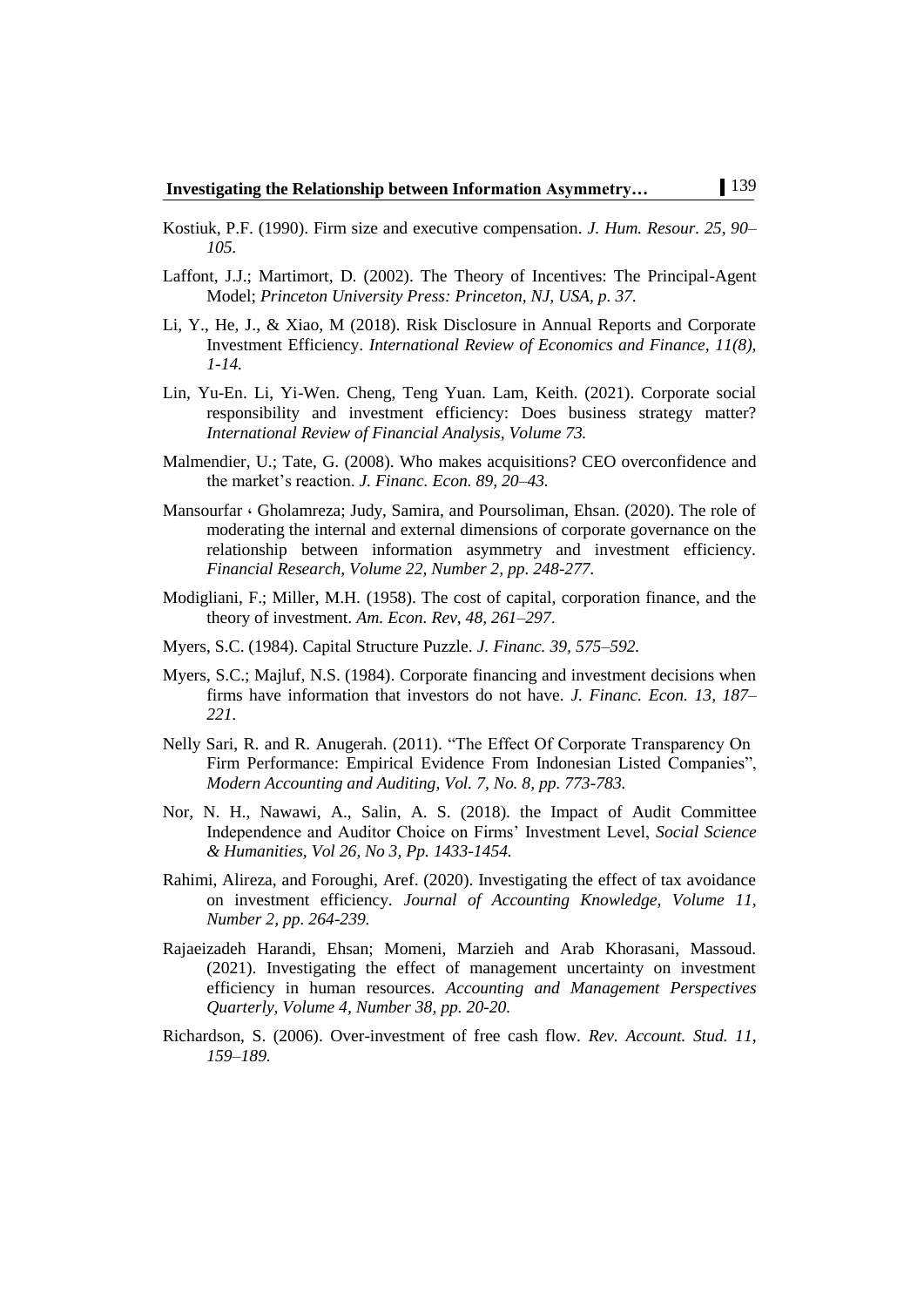- Safari Graili, Mehdi and Ranaei, Fatemeh. (2017). Investigating the relationship between financial reporting quality and investment efficiency and the effect of debt maturity structure on this relationship. *Quarterly Journal of Asset Management and Financing. Volume 5, Number 1, pp. 98-83.*
- Salehinia, Mohsen; Tamoradi, Ali. (2019). The Impact of Political Communication on Financing Policies. *Research Financial Accounting, Volume 11, Number 2, pp. 60-39.*
- Salin, A. S., Nor, N. H., & Nawawi, A. (2018). Corporate Governance and Investment Efficiency: Malaysian Evidence. *Proceeding of INSIGHT 2018 1st International Conference on Religion, Social Sciences and Technological Education (pp. 31-40). Retrieved from [https://www.academia.](https://www.academia/)*
- Sayyadi ، Mohammad; Arrested, Mohsen and Ali Ahmadi, Saeed. (2019). Study of the role of corporate risk management (ERM) on the relationship between management ability and increase investment efficiency. *Financial Management Strategy, 7 (24), 39-1.*
- Shin Young Zik; Jeung-Yoon, Chang; Jeon Kyeongmin; Kim Hyunpyo. (2020). Female directors on the board and investment efficiency: evidence from Korea. *Asian Business & Management; London Vol. 19, Iss. 4: 438-479. DOI: 10.1057/s41291-019-00066-2*.
- Stein, J.C. (2003). Agency, information, and corporate investment. In Handbook of the Economics of Finance; *Elsevier: Amsterdam, The Netherlands, 2003; Volume 1, pp. 111–165.*
- Stulz, R. (1990). Managerial discretion and optimal financing policies. *J. Financ. Econ. 26, 3–27.*
- Tehrani, Reza, and Nourbakhsh, Asgar. (2006). *Investment management. Negah Danesh Publishing.*
- Tobin, J. (1969), A General Equilibrium Approach to Monitory Theory, *Journal of Money, Credit, and Banking,1(1), PP.15-29.*
- Venkatesh, P. C., and R. Chiang, (1986) "Information Asymmetry and the Dealers Bid-Ask Spread: A Case Study of Earnings and Dividend Announcements." *The Journal of Finance, Vol. 41, No. 5, pp. 1089-1102.*
- Verdi, R. (2006). Financial Reporting Quality and Investment Efficiency. *Unpublished Ph-d Dissertation[,](http://papers.ssrn.com/) [http://papers.ssrn.com.](http://papers.ssrn.com/)*
- Wang, Y.; Yao, C.; Kang, D. (2018). Political Communication s and firm performance: *Evidence from government officials' site visits. Pac. Basin Financ. J.*
- Yu, Hui-Fun. Lin, Tsui-Jung. Chang, Hai-Yen. Wang, Yu-Huai. (2020). The Impact of Political Communication and Information Asymmetry on Investment